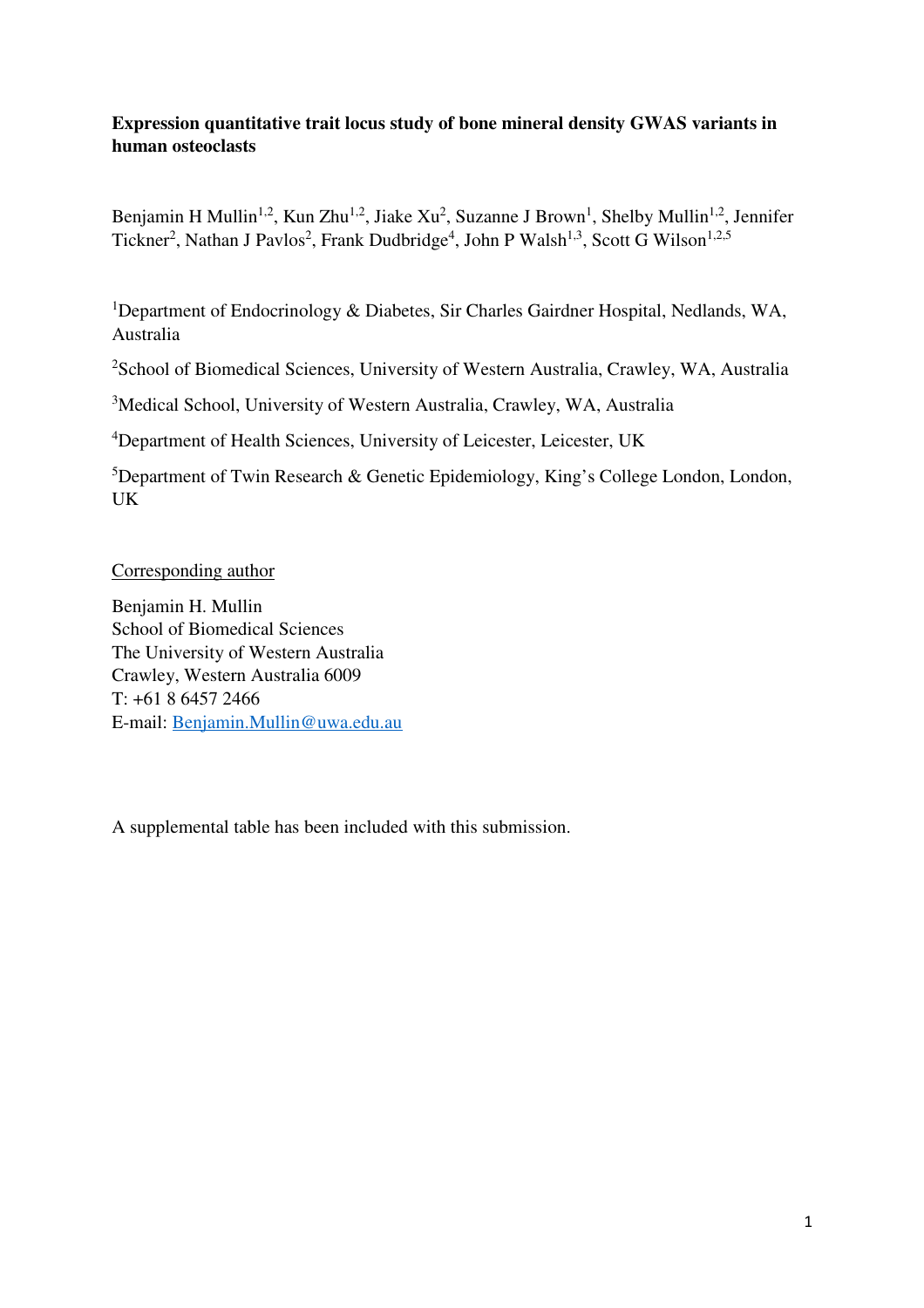# **Disclosures**

All authors state that they have no conflicts of interest.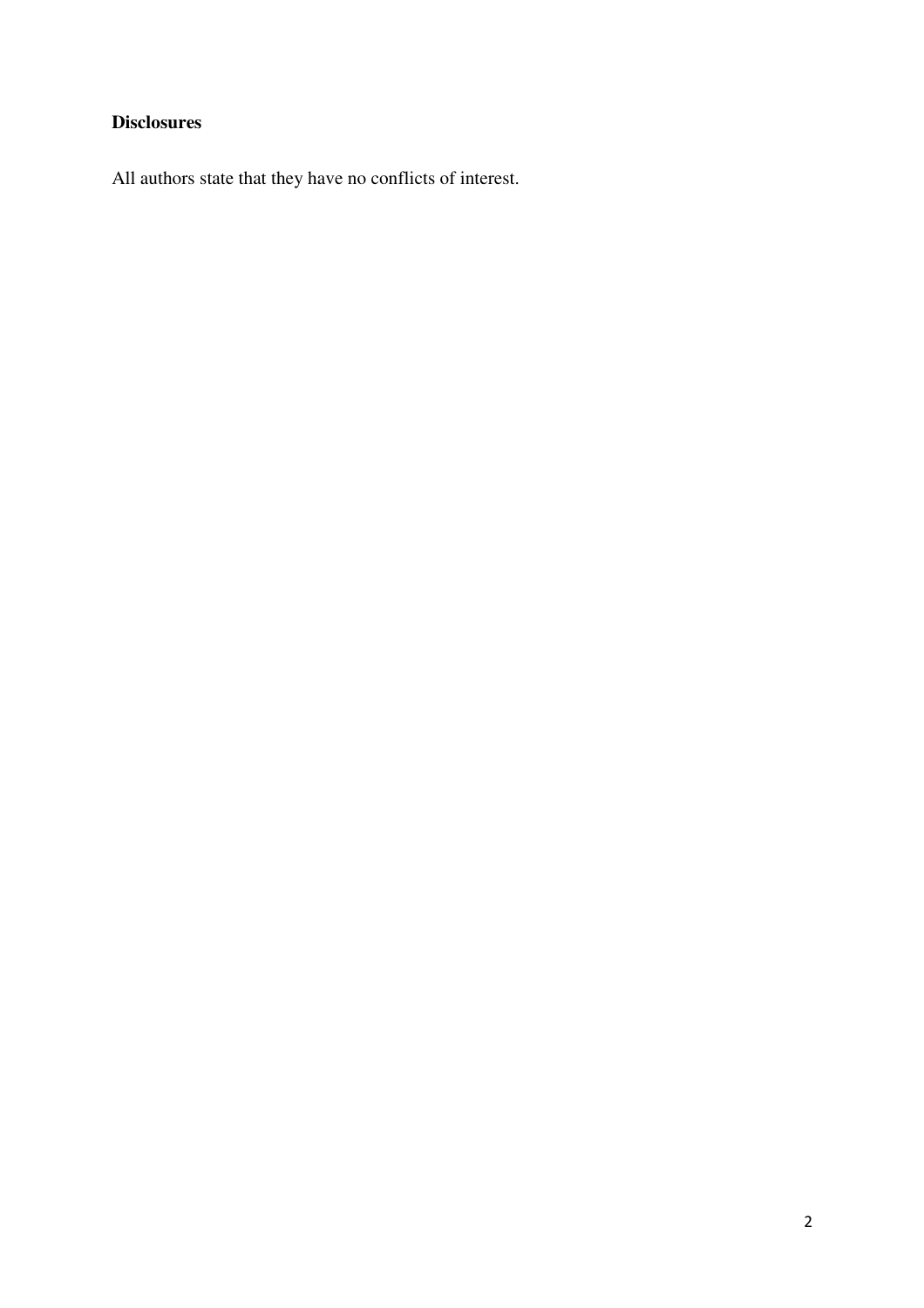### **Abstract**

Osteoporosis is a complex disease with a strong genetic component. Genome-wide association studies (GWAS) have been very successful at identifying common genetic variants associated with bone parameters. A recently published study documented the results of the largest GWAS for bone mineral density (BMD) performed to date (n=142,487), identifying 307 conditionally independent single-nucleotide polymorphisms (SNPs) as associated with estimated BMD (eBMD) at the genome-wide significance level. The vast majority of these variants are non-coding SNPs. Expression quantitative trait locus (eQTL) studies using disease-specific cell types have increasingly been integrated with the results from GWAS to identify genes through which the observed GWAS associations are likely mediated. We generated a unique human osteoclast-specific eQTL dataset using cells differentiated *in vitro* from 158 participants. We then used this resource to characterise the 307 recently identified BMD GWAS SNPs for association with nearby genes (+/- 500 kb). After correction for multiple testing, 24 variants were found to be significantly associated with the expression of 32 genes in the osteoclast-like cells. Bioinformatics analysis suggested that these variants and those in strong linkage disequilibrium with them are enriched in regulatory regions. Several of the eQTL associations identified are relevant to genes that present strongly as having a role in bone, particularly *IQGAP1*, *CYP19A1*, *CTNNB1* and *COL6A3*. Supporting evidence for many of the associations was obtained from publicly available eQTL datasets. We have also generated strong evidence for the presence of a regulatory region on chromosome 15q21.2 relevant to both the *GLDN* and *CYP19A1* genes. In conclusion, we have generated a unique osteoclast-specific eQTL resource and have used this to identify 32 eQTL associations for recently identified BMD GWAS loci, which should inform functional studies of osteoclast biology.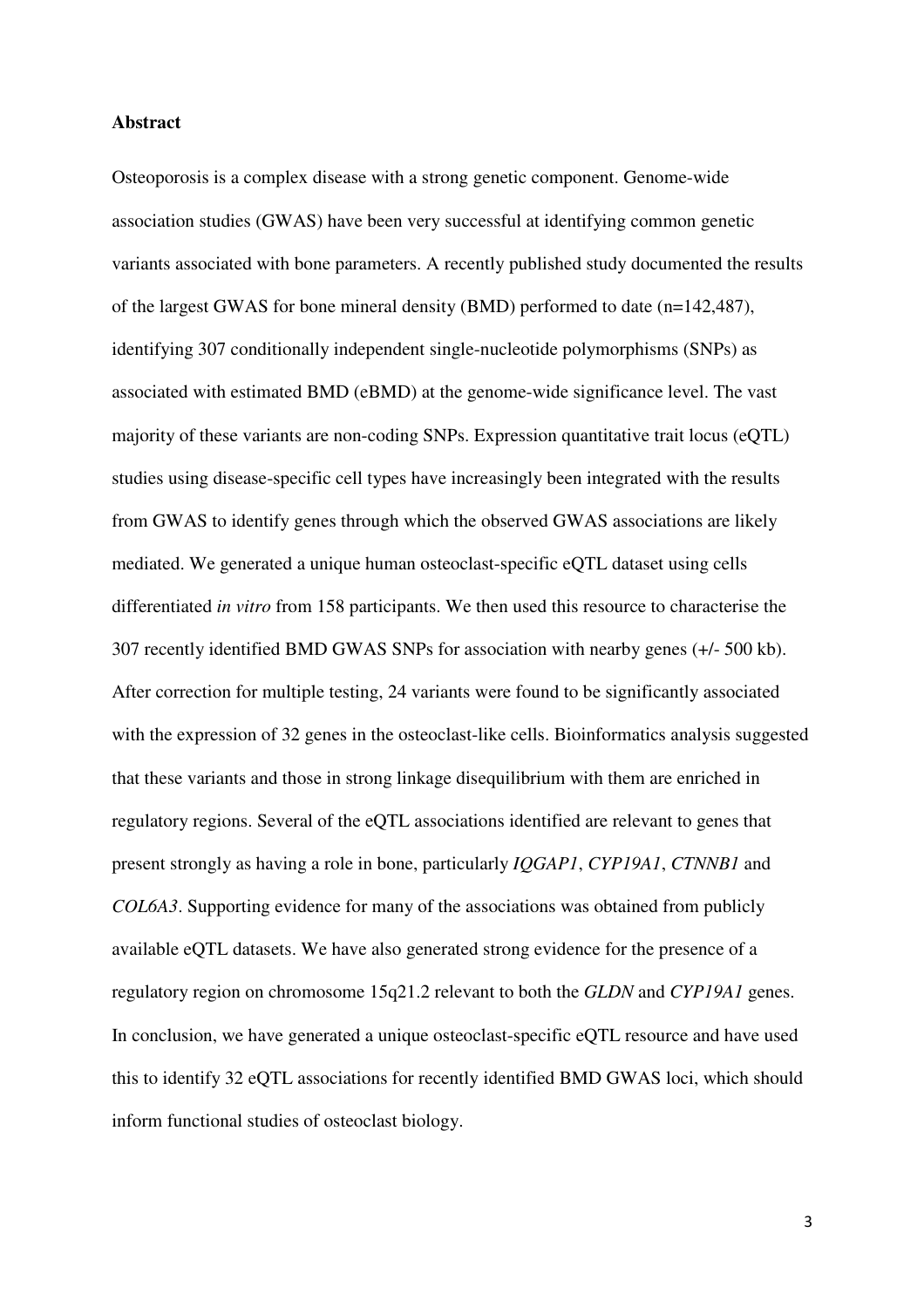Key words: Cell/tissue signalling - paracrine pathways, Osteoclasts, Osteoporosis, Genetic research, Human association studies.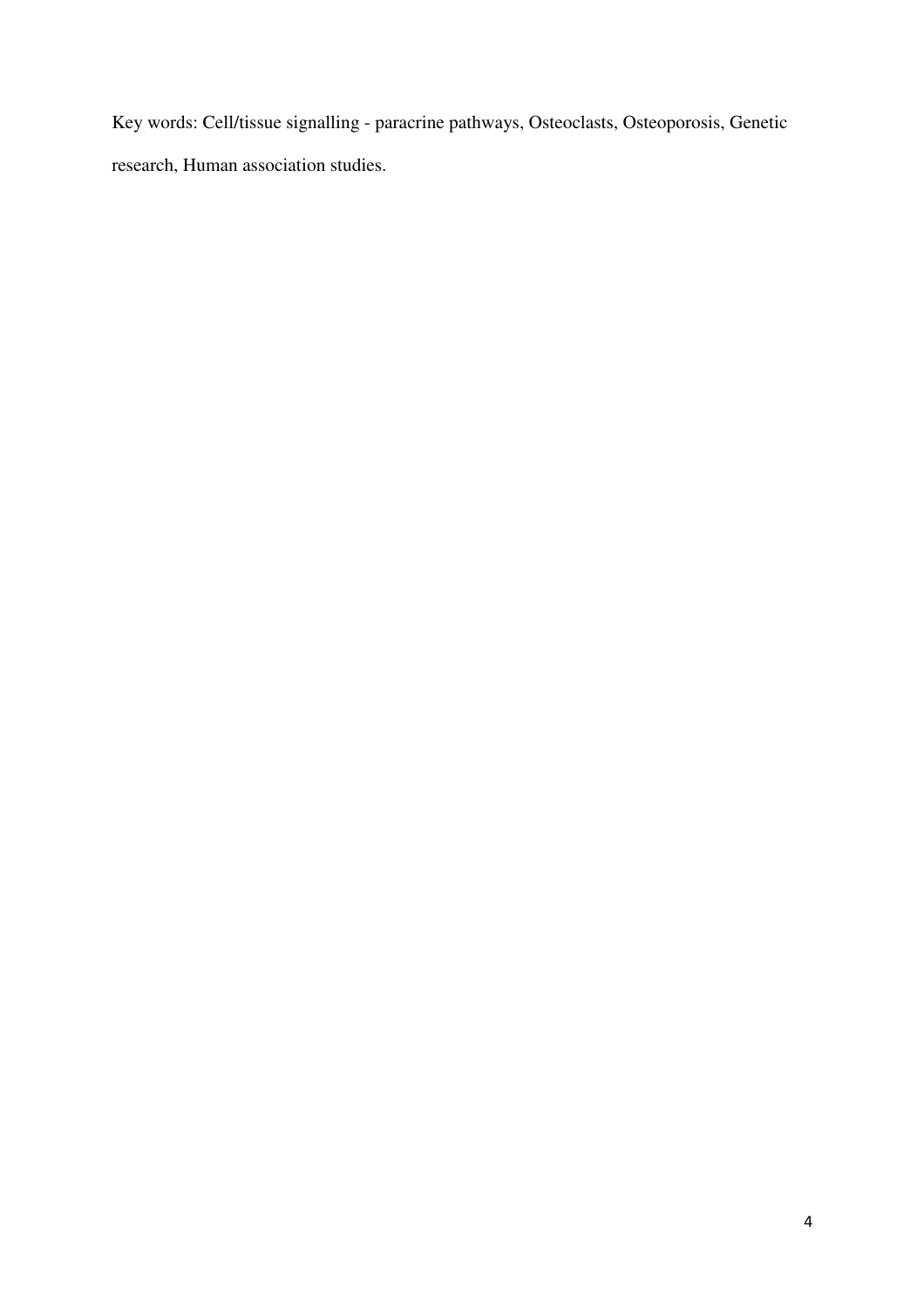### **Introduction**

Osteoporosis is a common and debilitating disease characterised by low bone mineral density (BMD), deterioration of the bone micro-architecture and increased fracture risk. The disease is particularly prevalent in postmenopausal women due to reduced oestrogen levels. Environmental factors such as dietary calcium intake and exercise have also been shown to have a role in the disease.<sup> $(1,2)$ </sup> In addition to these effects, it has been demonstrated that there is a strong genetic component to osteoporosis. Twin and family studies have generated BMD heritability estimates of 0.46-0.92 depending on the anatomical site studied,  $(3,4)$  and individuals with an affected first-degree relative have an elevated estimated familial relative risk of fragility fracture of  $1.31$ -4.24.<sup> $(5.6)$ </sup>

Genome-wide association studies (GWAS) have been very successful at identifying common genetic variants associated with bone parameters.<sup> $(7-11)$ </sup> A recent GWAS performed in 142,487 individuals from the UK Biobank, the largest GWAS performed so far for a bone density phenotype, identified 307 conditionally independent single-nucleotide polymorphisms (SNPs) located in 203 loci as associated with estimated BMD (eBMD) at the genome-wide significance level.<sup> $(12)$ </sup> Like many complex trait GWAS, the vast majority of these are noncoding variants localised in intergenic or intronic DNA, suggesting that they may influence the eBMD phenotype through regulatory effects on nearby genes. However, for many of these variants the identity of the gene responsible for mediating the observed effect on BMD remains to be determined. Expression quantitative trait locus (eQTL) studies, which characterise associations between genetic variants and gene expression at the cellular level, have increasingly been integrated with the results from disease GWAS to specify the genes involved. However, many of these studies have used complex tissues and, apart from a study using osteoblasts cultured from surgical explants of bone,<sup> $(13)$ </sup> there is a lack of data that is specific for bone cells.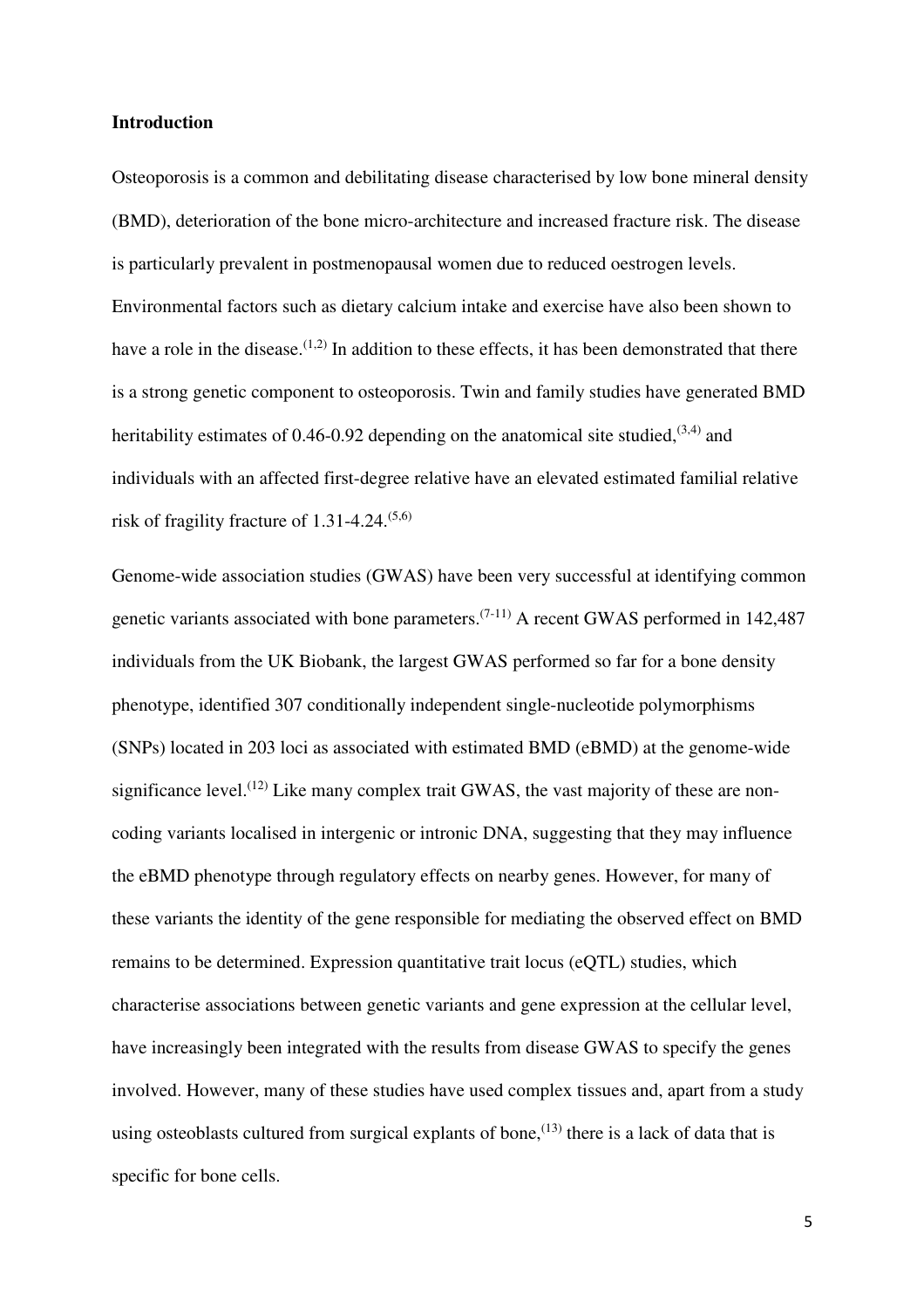In an effort to identify some of the regulatory effects caused by BMD GWAS variants, we have generated a unique eQTL dataset using osteoclast-like cells differentiated *in vitro* from peripheral blood mononuclear cells (PBMCs) obtained from 158 subjects. We have integrated this information with that from the recently published eBMD GWAS, selected due to its large sample size and strong power to detect risk loci, to identify genetic regulatory effects relevant to osteoporosis and to gain a better understanding of the biological pathways underlying the disease.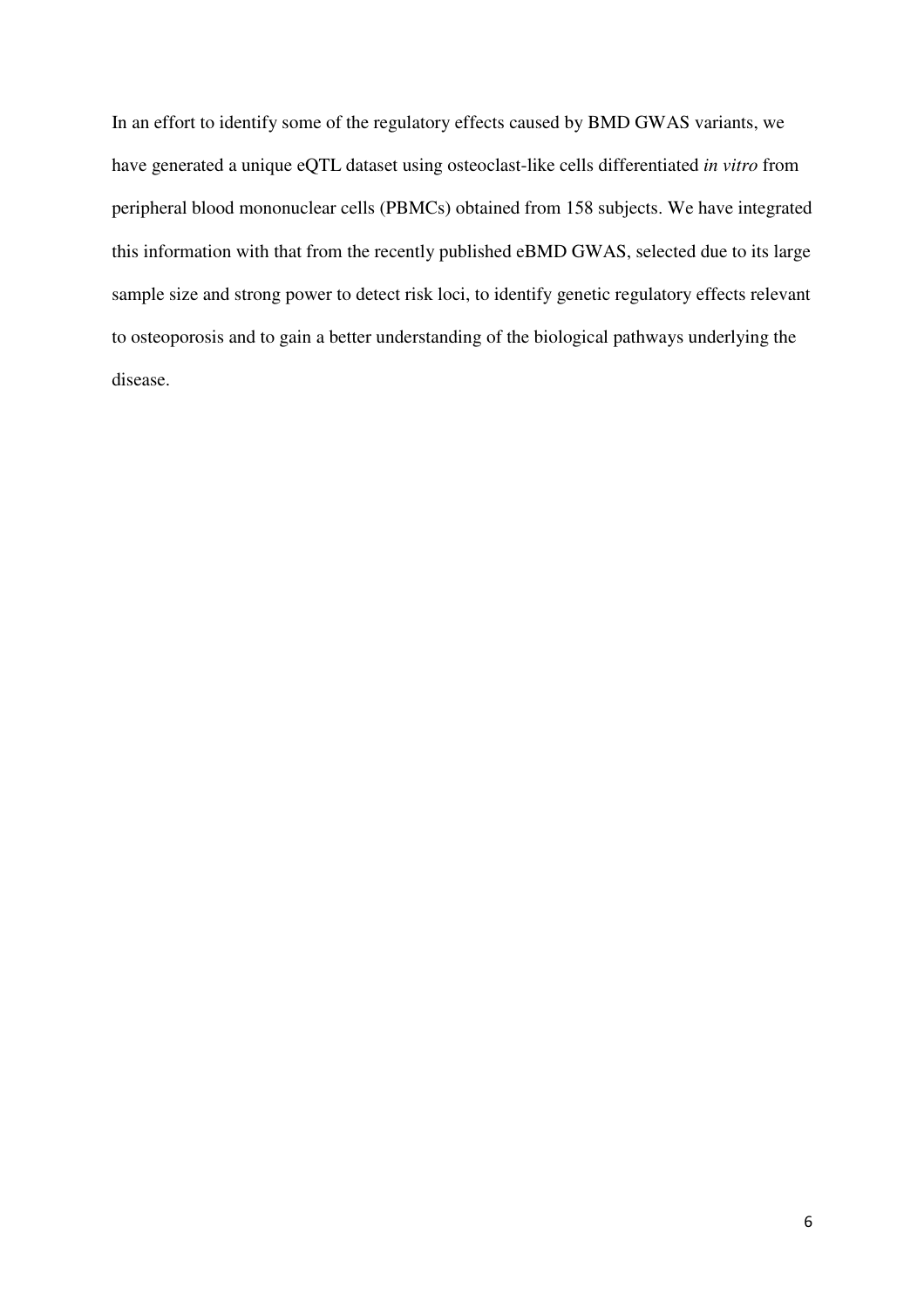### **Materials and Methods**

### **Subject recruitment**

We recruited 158 female patients aged 30-70 undergoing dual-energy X-ray absorptiometry (DXA) BMD scanning (Hologic, Bedford, MA, USA) in the Bone Density Unit at Sir Charles Gairdner Hospital in Western Australia. All subjects had self-reported European ancestry. Patients suffering from medical conditions or using medications that are likely to affect osteoclastic bone resorption or the ability of their cells to undergo osteoclastogenesis were excluded. This included rheumatoid arthritis, primary hyperparathyroidism, oral glucocorticoid treatment or the medications alendronate, risedronate, zoledronic acid or denosumab. One 4 ml ethylenediaminetetraacetic acid (EDTA) and two 6 ml lithium heparin blood tubes were collected from each patient. All participants gave written informed consent and the study was approved by the Sir Charles Gairdner and Osborne Park Health Care Group Human Research Ethics Committee.

### **Isolation of peripheral blood mononuclear cells and osteoclastogenesis**

PBMCs were isolated from each pair of 6 ml lithium heparin blood tubes by density gradient centrifugation using protocols well established in our laboratory.(14) Briefly, each pair of blood tubes was centrifuged at 2,200 rpm for 13 min at room temperature. The buffy coats were harvested and diluted to a total volume of 4 ml with  $1 \times$  phosphate buffered saline (PBS) before being gently layered over 3 ml of Ficoll-Paque Premium (GE Healthcare) and centrifuged again at 1,600 rpm for 45 min (no brake). The PBMC layer was collected and washed by re-suspending in 6 ml  $1\times$  PBS, centrifuging at 1,000 rpm for 12 min then removing the supernatant. The wash step was repeated, with the resulting cell pellet resuspended in 1 ml complete  $\alpha$ -MEM (minimum essential medium) supplemented with 25 ng/ml macrophage colony stimulating factor (M-CSF). A cell count was then performed, with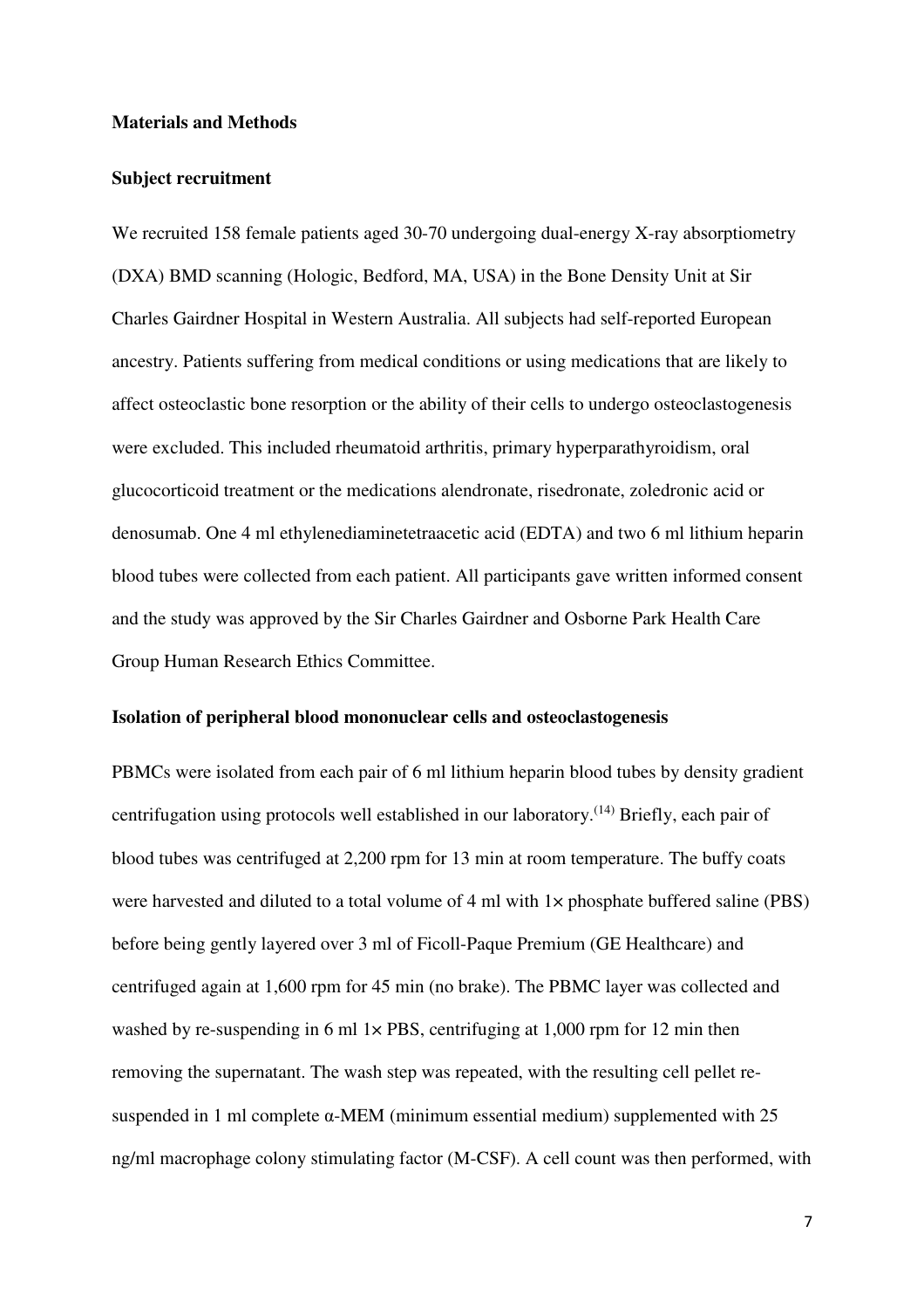each sample used to seed 3 wells (triplicates) of a 24-well cell culture plate with  $1.5 \times 10^6$  cells each. After two days, the medium was replaced with α-MEM supplemented with 25 ng/ml M-CSF and 100 ng/ml receptor activator of nuclear factor kappa-B ligand (RANKL). The cells were then grown in this medium formulation for another 12 days while osteoclastogenesis occurred.

Cultures of osteoclast-like cells were stained for tartrate resistant acid phosphatase (TRAP) using a chromogenic TRAP enzyme substrate to confirm production of the TRAP enzyme as an indicator of the osteoclast phenotype. This involved washing the cells with  $1 \times PBS$ , fixation with 4% (v/v) paraformaldehyde for 10 min, washing twice with  $1 \times PBS$  before incubation with filtered TRAP stain solution at 37°C for 40 min. The stained cells were then washed with sterile water prior to visualisation using light microscopy.

#### **Nucleic acid extraction**

Genomic DNA was extracted from 200 µl EDTA blood for each patient using the QIAamp DNA Blood Mini Kit (QIAGEN) according to the manufacturer's instructions. Each batch of osteoclast-like cell cultures was washed once with 1× PBS prior to nucleic acid extraction at day 14 of culture. Total RNA and genomic DNA were extracted from each set of triplicate cultures using the AllPrep DNA/RNA Mini Kit (QIAGEN) according to the manufacturer's instructions, with on-column DNase digestion for the RNA fraction. Once cell lysis had been performed, the cell lysate from each of the 3 cultures for each sample was combined into a single aliquot. RNA integrity numbers (RINs) were assessed for each RNA sample using the Agilent 2100 Bioanalyzer, with all samples recording RIN values  $\geq$ 9.7 indicating that the RNA samples used in this study were of very high quality.

### **Genotyping and imputation**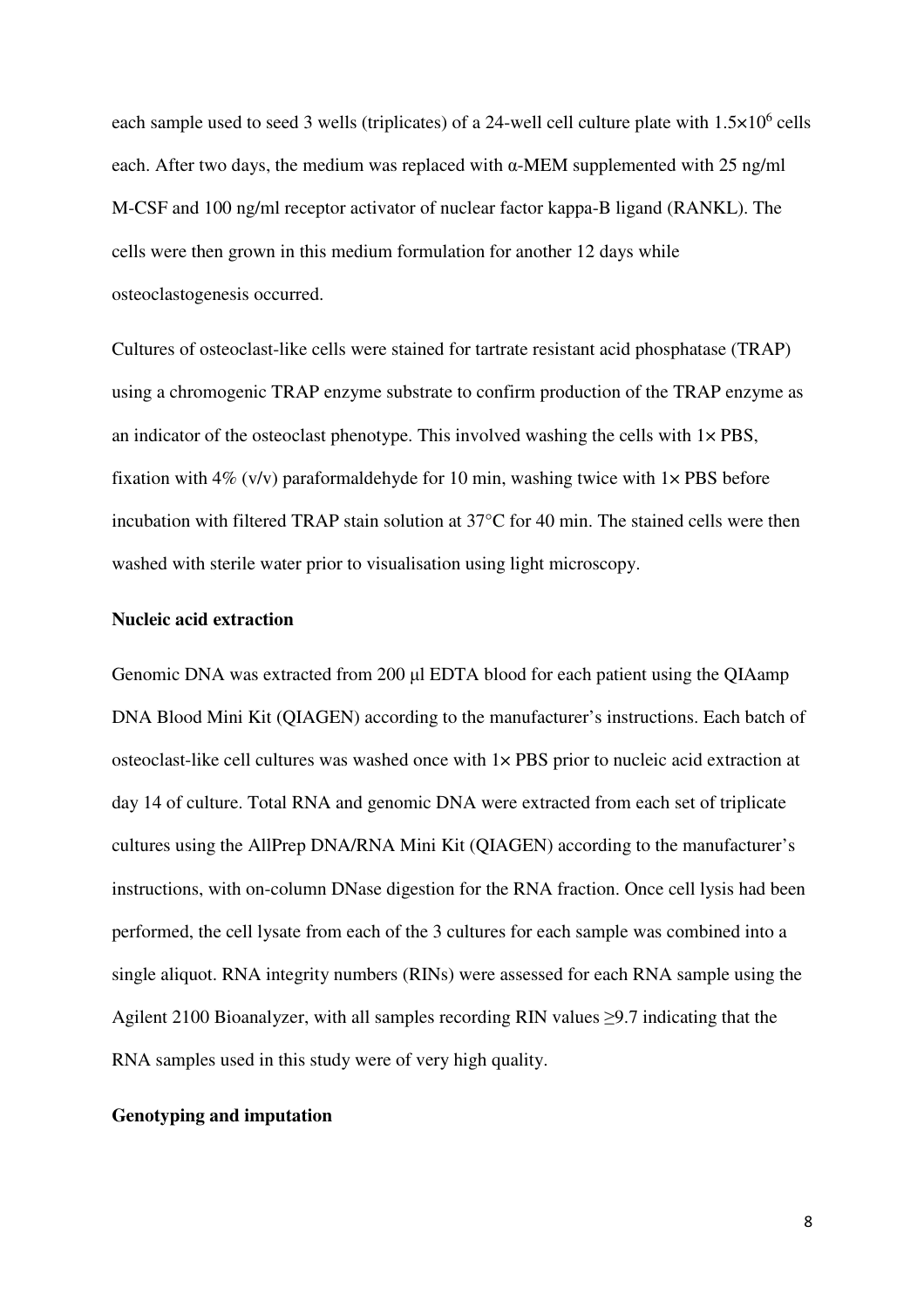Genotyping of the genomic DNA extracted from each EDTA blood sample was performed by the Australian Genome Research Facility (AGRF) using the Illumina Infinium OmniExpress-24 BeadChip array. QC criteria applied to the genotype data prior to imputation included removal of individuals with a call rate <90%, removal of variants that were monomorphic, unmapped, minor allele frequency (MAF) <5%, Hardy-Weinberg equilibrium *P<5×10-8* or call rate <90%, leaving 572,898 variants for imputation. Genotype imputation was performed by the Sanger Imputation Service using the Haplotype Reference Consortium (HRC) release 1.1 reference panel<sup>(15)</sup> with pre-phasing by Eagle v2.3.2<sup>(16)</sup> and imputation performed by PBWT (Positional Burrows-Wheeler Transform).<sup>(17)</sup> Post-imputation QC included removal of variants with an IMPUTE2 info score <0.4.

### **Relatedness testing and principal components analysis**

Relatedness testing and principal components analysis (PCA) were performed on the genotyped data using Plink v1.9.<sup> $(18)$ </sup> Ten principal components were generated for the cohort and retained for use as covariates in the eQTL analysis to correct for population stratification.

### **Gene expression data processing**

Quantitation of gene expression was performed by AGRF on the RNA samples extracted from the osteoclast-like cells using 50 bp single-end RNA-Seq on an Illumina HiSeq 2500. The primary sequence data was generated using the Illumina bcl2fastq 2.19.0.316 pipeline. Per-base sequence quality for all 158 samples passed QC, with >96% of the bases above Q30 across all samples. Cleaned sequence reads were aligned against the Homo sapiens genome (build version HG38) and the TopHat aligner  $v2.0.14^{(19)}$  was used to map reads to genomic sequences. Raw counts were summarised at gene level (GENCODE v25) using the featureCounts v1.4.6-p5 utility of the Subread package.<sup>(20)</sup> Genes with a read count  $\leq 1$  per million were removed from the dataset, as were those expressed in <10 individuals. Trimmed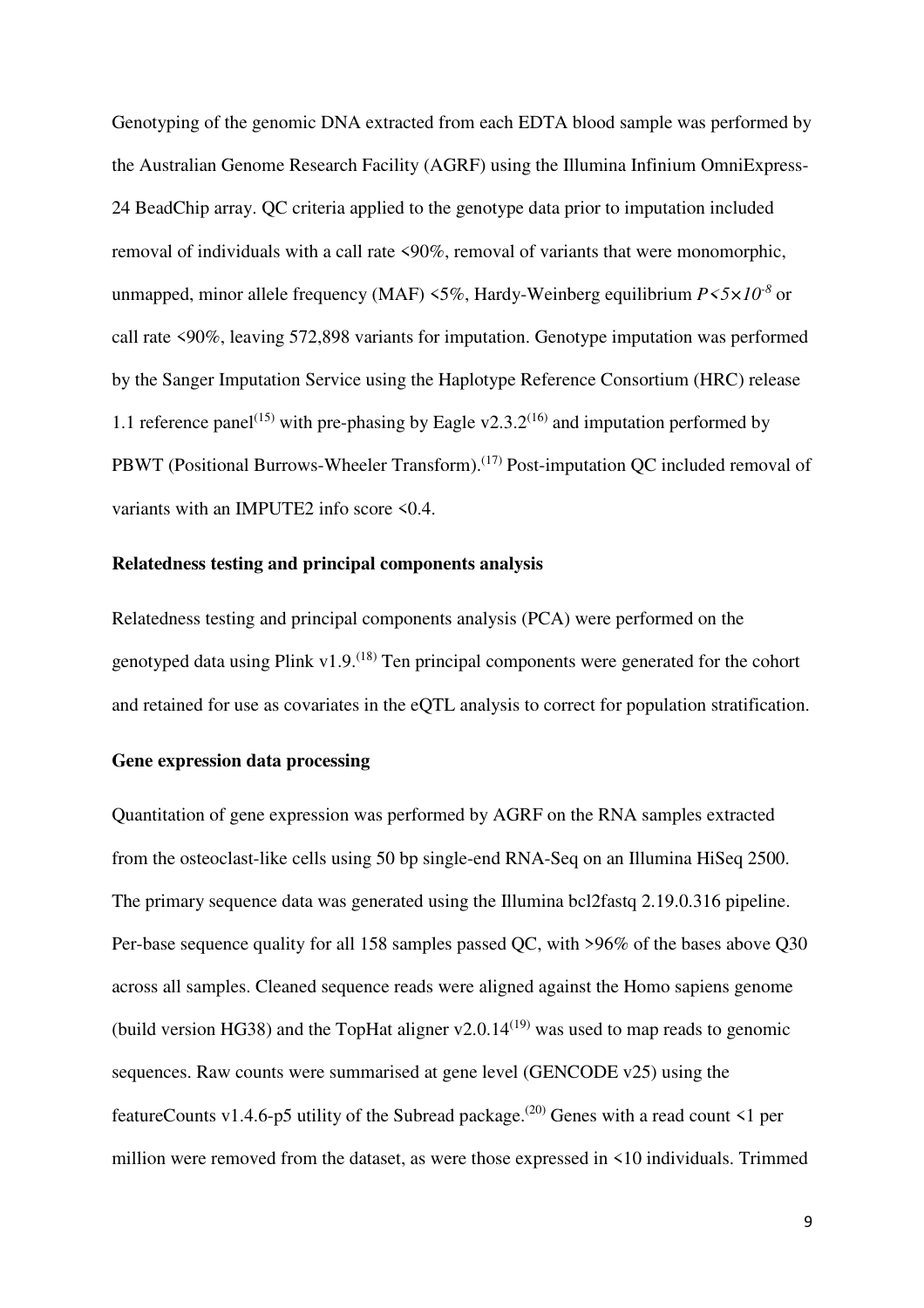mean of M-values (TMM) normalisation and correction of the gene expression data for total read count by conversion to counts per million (CPM) was performed using the edgeR package.(21) Calculation of reads per kilobase per million (RPKM) values for comparison of expression levels between different genes was also performed using the edgeR package.<sup> $(21)$ </sup>

### **eQTL analysis**

The eQTL analysis was performed on the TMM normalised CPM values and only included variants with a MAF $\geq$ 5%. We performed a hypothesis-driven association analysis of quantile-normalised gene expression levels with probabilities of imputed genotypes for 307 genetic variants using FastQTL, $^{(22)}$  which performs linear regressions between the genotypes and gene expression phenotypes. These 307 variants were recently identified as independently associated at the genome-wide significance level with eBMD, a phenotype derived from quantitative ultrasound measurements at the heel, in a GWAS performed in 142,487 individuals from the UK Biobank Study.<sup> $(12)$ </sup> This is the largest GWAS performed to date for a bone density phenotype, and the 307 genetic variants collectively accounted for ~12% of the phenotype variance in that study. The eQTL analysis was corrected for the covariates patient age, RNA-Seq batch and 10 principal components. Each variant was tested for association with the expression of any gene where the transcription start site (TSS) fell within a 500 kb window on either side of the variant (*cis*-eQTLs). The 500 kb window size was selected as it has been shown that the vast majority of *cis*-eQTL variants are located well within this distance of their gene  $TSS<sub>1</sub><sup>(23)</sup>$  and this represents a compromise between capturing as many *cis*-eQTLs as possible without incurring excessive multiple testing penalties. Correction for multiple testing was performed using the Benjamini-Yekutieli procedure<sup> $(24)$ </sup> using a false discovery rate (FDR) of 5%.

### **Bioinformatics analysis**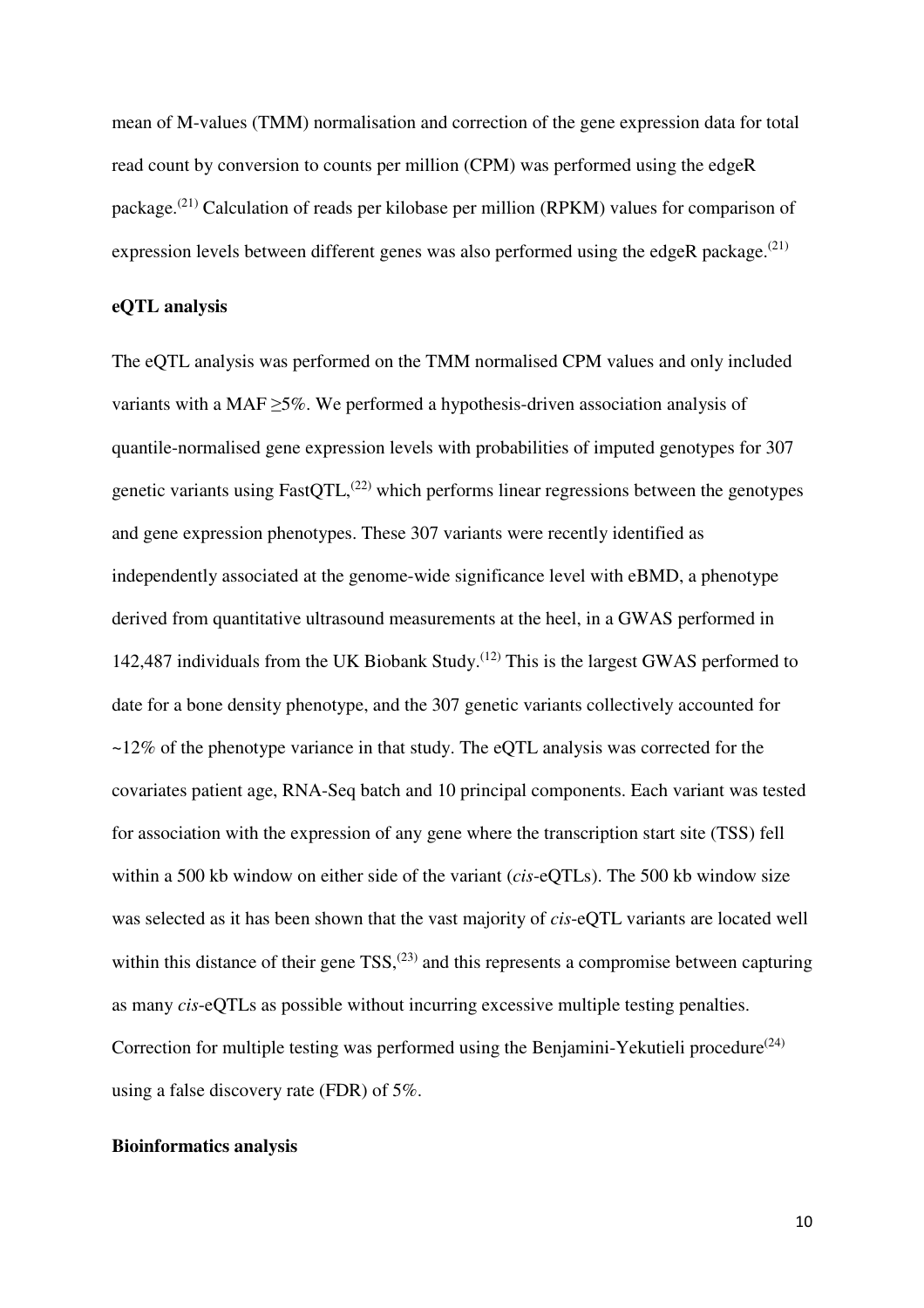Genetic variants identified as significantly associated with expression of nearby genes were analysed using the GREGOR (Genomic Regulatory Elements and Gwas Overlap algorithm)  $v1.4.0$  software,<sup>(25)</sup> which tests for enrichment of a variant set and its linkage disequilibrium (LD) proxies in Encyclopedia of DNA Elements (ENCODE) regulatory elements relative to MAF, TSS-distance and number of LD neighbours-matched null SNP sets. We used GREGOR to test for enrichment of the eQTL-variants (eSNPs) in the University of California, Santa Cruz (UCSC) ENCODE datasets for DNase Hypersensitivity Clusters (125 cell types, V3) and Transcription Factor ChIP-seq (161 factors, V3). The following parameters were used, as reported in the original GREGOR publication:  $r^2$  threshold = 0.8, LD window size  $= 1$  Mb and minimum neighbour number  $= 500$ . Assessment of colocalization of eBMD and eQTL association signals within 500 kb of each eQTL-gene (eGene) TSS was performed using the coloc package in  $R<sub>1</sub><sup>(26)</sup>$  which uses a Bayesian framework to calculate posterior probabilities to quantify support for 5 different hypotheses regarding the presence and sharing of causal variants for traits of interest. Bioinformatics analysis to determine potential regulatory effects of individual eSNPs was performed using HaploReg v4.1<sup>(27)</sup> and RegulomeDB<sup>(28)</sup>, with LD data derived from HaploReg v4.1 (1000G Phase 1 EUR population).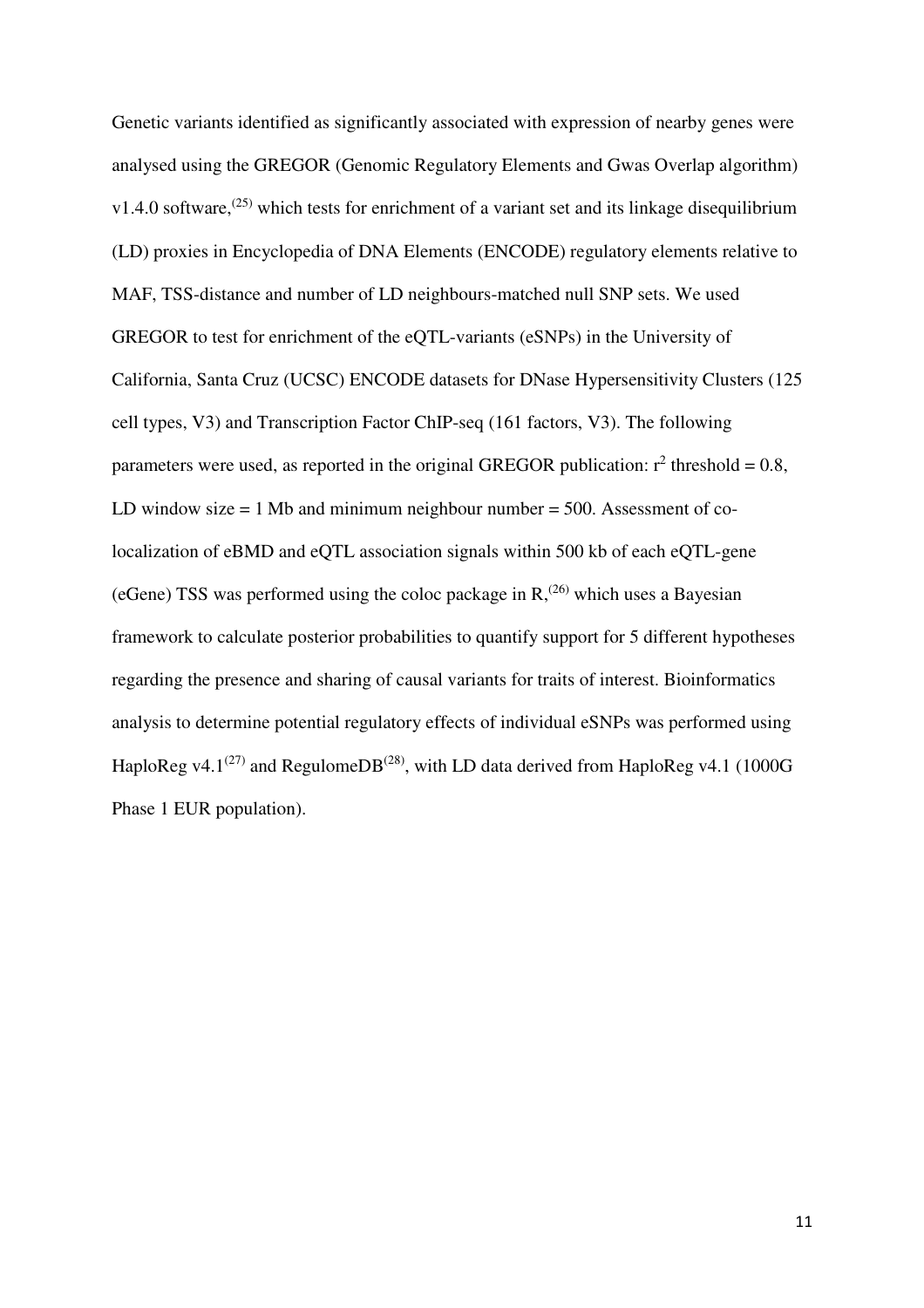### **Results**

An overview of the steps used in this study to generate the genotype and gene expression data and perform the eQTL analysis is presented in Fig. 1. The demographics of the 158 women aged 30-70 years with self-reported European ancestry recruited into the study are presented in Table 1. No outliers were observed in the PCA. After genotype imputation and filtering, we had genotype data for 5,373,348 variants in the study sample with a MAF ≥5% and an IMPUTE2 info score  $\geq 0.4$ . After applying QC criteria to the RNA-Seq data, 15,688 expressed gene transcripts were identified.

### **Association of eBMD variants with gene expression**

Of the 307 eBMD-associated genetic variants included in the analysis, 199 had a MAF  $\geq$ 5% in our study cohort and an expressed gene located within the +/-500 kb analysis window (mean 7.6 genes per 199 variant). After correction for multiple testing, 24 of these variants were found to be eSNPs significantly associated with the expression of 32 genes (Table 2), including genes with a strong potential role in bone such as  $IQGAPI^{(29)}$  (Fig. 2A), *CYP19A1*<sup>(30,31)</sup> (Figs. 2B and 3), *CTNNB1*<sup>(7,32)</sup> (Fig. 2C) and *COL6A3*<sup>(33)</sup> (Fig. 2D), as well as many with no known role in bone biology. As expected, a number of the variants demonstrated associations with more than one gene, including rs6680737 (*WARS2* and *RP11- 418J17.1*), rs11636403 (*GLDN* and *CYP19A1*) (Figs. 2B and 3), rs58057291 (*MLPH* and *COL6A3*) (Fig. 2D), rs757980 (*CHN2* and *CREB5*), rs72767980 (*FAM129B* and *ZNF79*) and rs2696264 (*CACNA1G*, *EPN3*, *ACSF2*, *PPP1R9B*). Since eSNPs influence gene expression, it is anticipated that many are located in close proximity to the eGene TSS. Out of the 32 eSNP-eGene associations, 23 (72%) were for variants located within 250 kb of the eGene TSS (Table 2). We also found that the associations were stronger for variants located in close proximity to the TSSs and the five strongest eSNP-eGene associations were for variants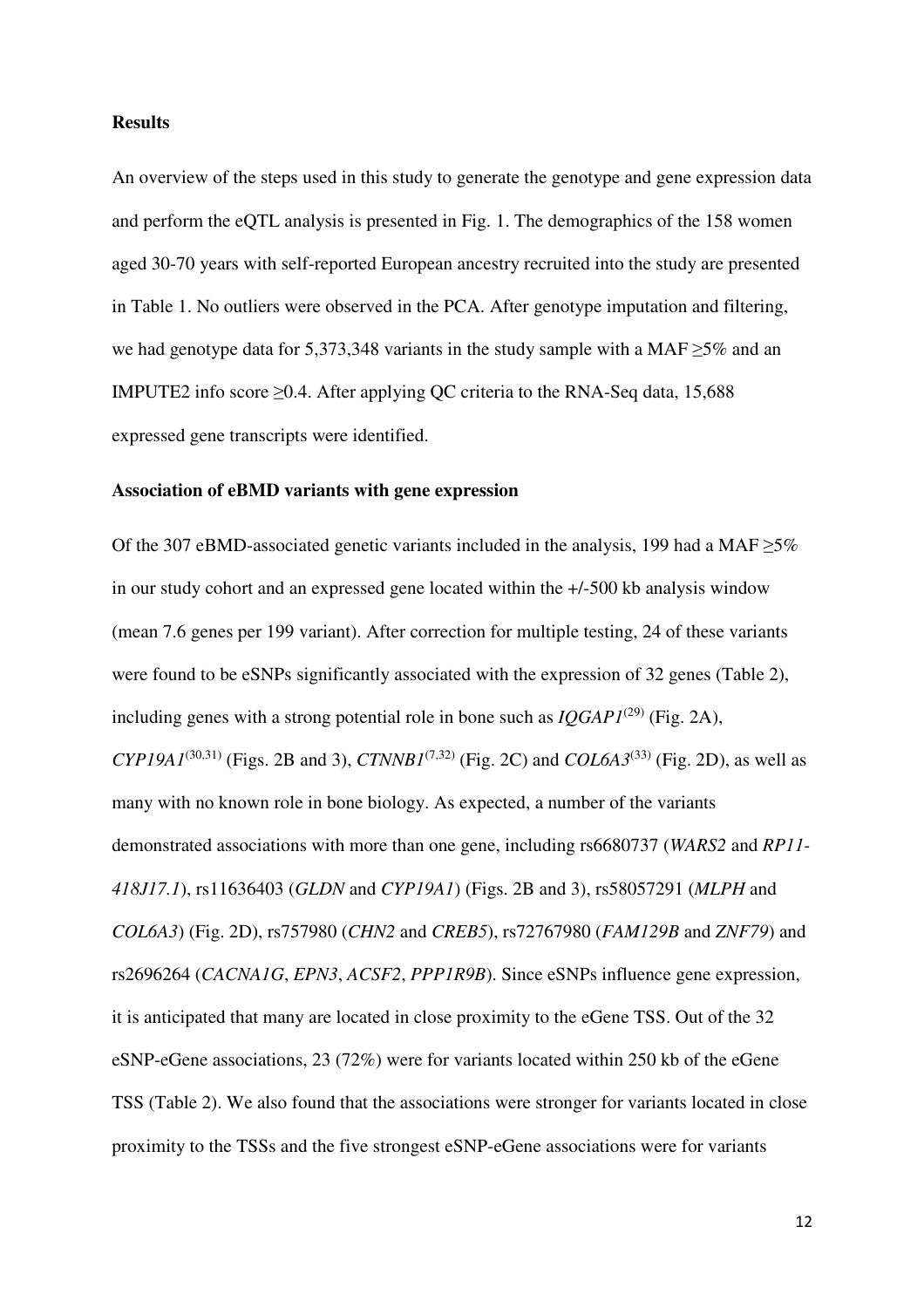located in the 160 kb region immediately 5' of the TSS, suggesting enrichment of these variants in regulatory regions. Bioinformatics analysis using the GREGOR software supported this, with statistically significant enrichment of the 24 eSNPs and their LD proxies  $(r^2>0.8)$  observed in DNase hypersensitivity clusters and transcription factor binding sites from ENCODE relative to matched null SNP sets (*P=0.0004* and *0.04* respectively). Colocalization analysis yielded evidence for co-localization of eBMD and eQTL association signals (posterior probability >50%) at 8 loci, including *SF3A3* (63%), *MLPH* (64%), *SERPINB1* (75%), *FADS2* (88%), *GLDN* (94%), *CYP19A1* (94%), *IQGAP1* (57%) and *CACNA1G* (52%).

### **Replication in other cell/tissue types**

We queried each of the 24 eSNPs using the  $GTEx^{(23)}$  and Blood eQTL<sup>(34)</sup> browsers for evidence of replication in other cell/tissue types. For the GTEx portal, eSNPs from our analysis were queried against pre-calculated eQTLs for tissues having more than 70 samples, with a multiple-testing corrected q-value threshold of 0.05 used to identify significant associations. The Blood eQTL dataset was generated using peripheral blood samples from 5,311 individuals, with a multiple-testing corrected FDR threshold of 0.5 used. We found supporting evidence for 14 of the 32 eSNP-eGene associations, including associations in multiple tissue types for rs3790608 – *ST7L* (11 tissues,  $P = 1.9 \times 10^{-5} - 4.2 \times 10^{-11}$ ), rs6680737 – *WARS2* (22 tissues, *P=1.9×10-5–2×10-35*), rs6680737 – *RP11-418J17.1* (20 tissues, *P=3.1×10-5–6.3×10-16*), rs4360494 – *SF3A3* (27 tissues, *P=2.3×10-5–2.3×10-37*), rs58057291 – *MLPH* (3 tissues, *P=3.7×10-5–1.6×10-13*), rs6547870 – *TRMT61B* (20 tissues, *P=1.2×10-5 – 3×10-13*), rs6829296 – *DGKQ* (10 tissues, *P=1.1×10-5–1.5×10-12*), rs174574 – *FADS2* (19 tissues,  $P=6.6\times10^{-5}$  -1.5×10<sup>-23</sup>), rs11637971 – *IQGAP1* (33 tissues,  $P=2.5\times10^{-5}$  -4.5×10<sup>-33</sup>) and rs2301522 – *TMEM8A* (12 tissues,  $P=1.7\times10^{-5}$ –5.5× $10^{-23}$ ). Single-tissue associations were seen for rs4589135 – *PIGV* (whole blood, *P=4.4×10-9*), rs6761129 – *THADA*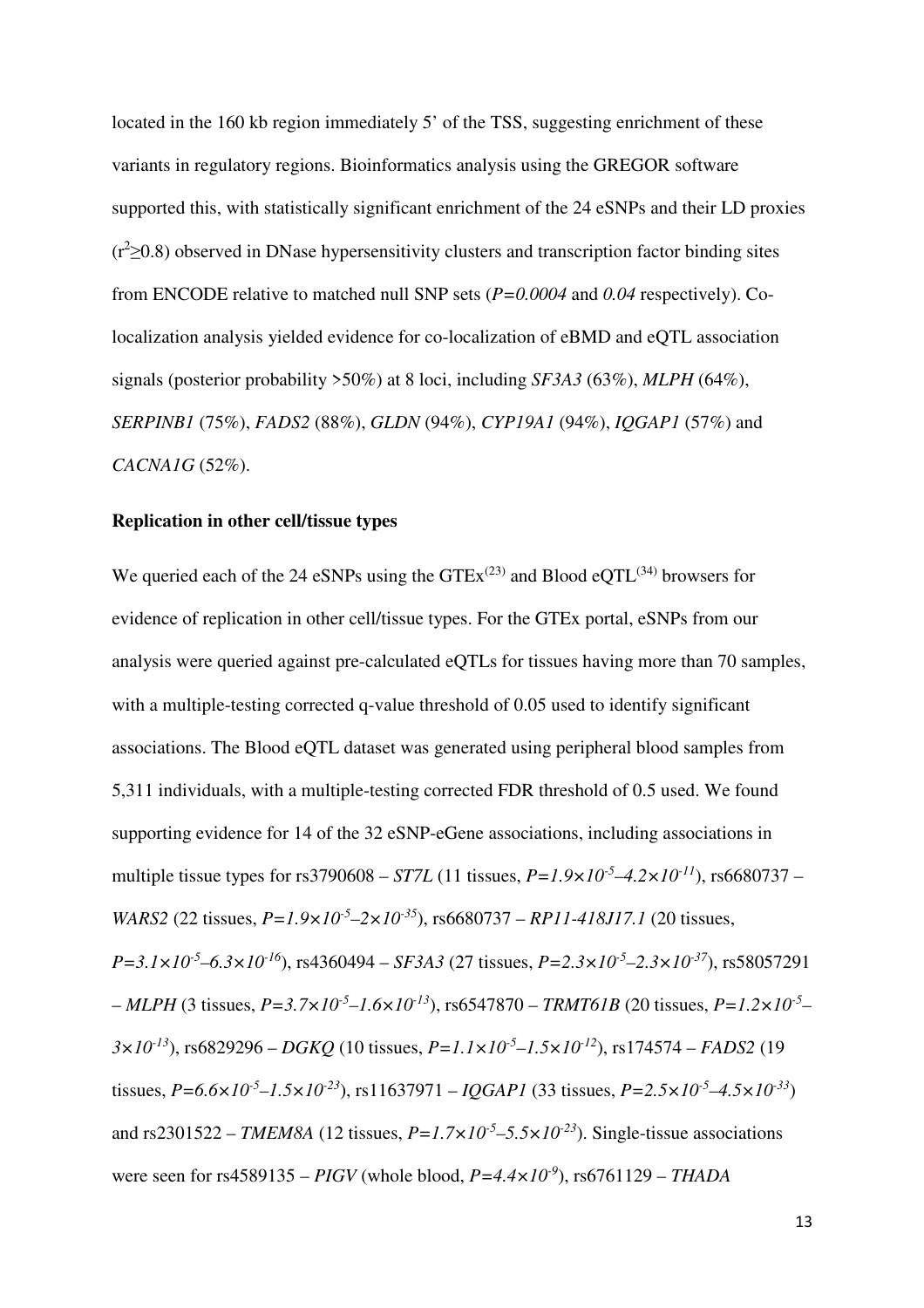(subcutaneous adipose tissue,  $P=1.7\times10^{-5}$ ), rs7578166 – *DYSF* (testis,  $P=3.2\times10^{-7}$ ) and  $rs757980 - CREB5$  (whole blood,  $P = 1.3 \times 10^{-9}$ ).

### **Individual variant bioinformatics analysis**

Analysis of the 24 eSNPs and their LD proxies ( $r^2 \ge 0.8$ ) using the HaploReg v4.1<sup>(27)</sup> and RegulomeD $B^{(28)}$  tools yielded a large number of variants with potential regulatory effects, often with multiple observed for a single locus (including at least 11 for the rs174574 – *FADS2* locus and 20 for the rs6761129 – *THADA* locus) (Supplemental Table 1). Five of the 24 eSNPs were not found to be in strong LD ( $r^2 \ge 0.8$ ) with any other variants: rs3790608, rs6829296, rs757980, rs72767980 and rs62028332. We confirmed the LD around these variants using the updated 1000G Phase 3 data for the EUR population, and discovered a variant in strong LD with rs6829296 (rs111588353,  $r^2$ =0.97). The other 4 eSNPs present strongly as having potential regulatory effects and, considering the lack of LD proxies, it is possible that these may be the quantitative trait nucleotides responsible for the associations seen between eBMD and gene expression. The bioinformatics findings for these 4 eSNPs are described below.

rs3790608 (*ST7L*) is predicted to be located in enhancer histone marks in 8 tissues and alter the regulatory motifs DMRT4 and DMRT5. RegulomeDB assigned rs3790608 a strong score of 1f (likely to affect binding and linked to expression of a gene target).

rs757980 (*CHN2* and *CREB5*) presents very strongly as having a potential regulatory role. It is predicted to be located in a GERP (Genomic Evolutionary Rate Profiling) conserved region, in promoter histone marks in 21 tissues, enhancer histone marks in 8 tissues, DNase hypersensitivity sites in 51 tissues, binding sites for 16 transcription factors and to alter the regulatory motifs E2F, Nkx2 and Nkx3.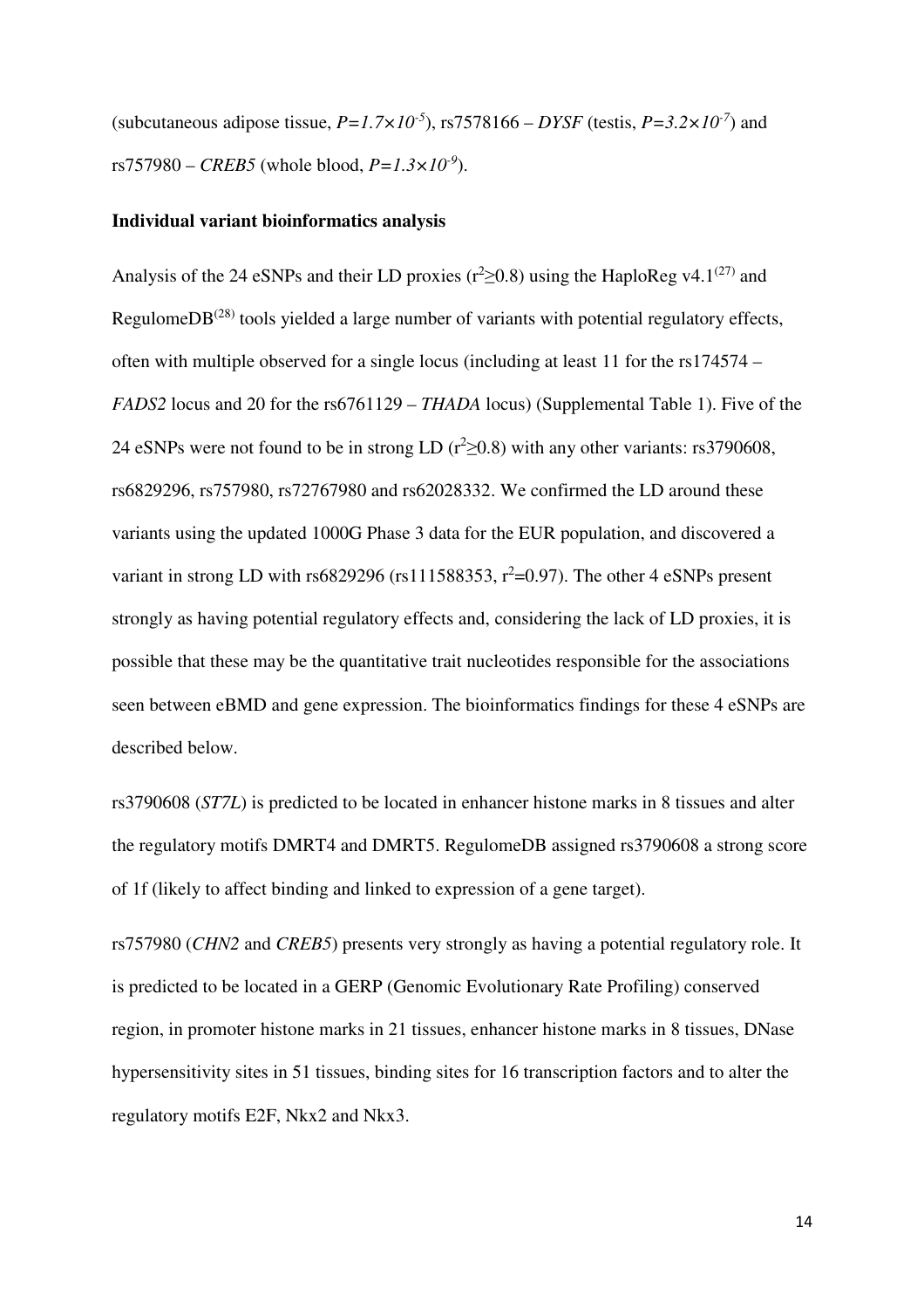rs72767980 (*FAM129B* and *ZNF79*) is predicted to lie in promoter histone marks in 4 tissues, enhancer histone marks in 22 tissues, DNase hypersensitivity sites in 13 tissues and alter 13 regulatory motifs.

rs62028332 (*SNX20*) is predicted to lie in a GERP conserved region, promoter histone marks in 2 tissues and alter the regulatory motifs CEBPB and Hoxa7.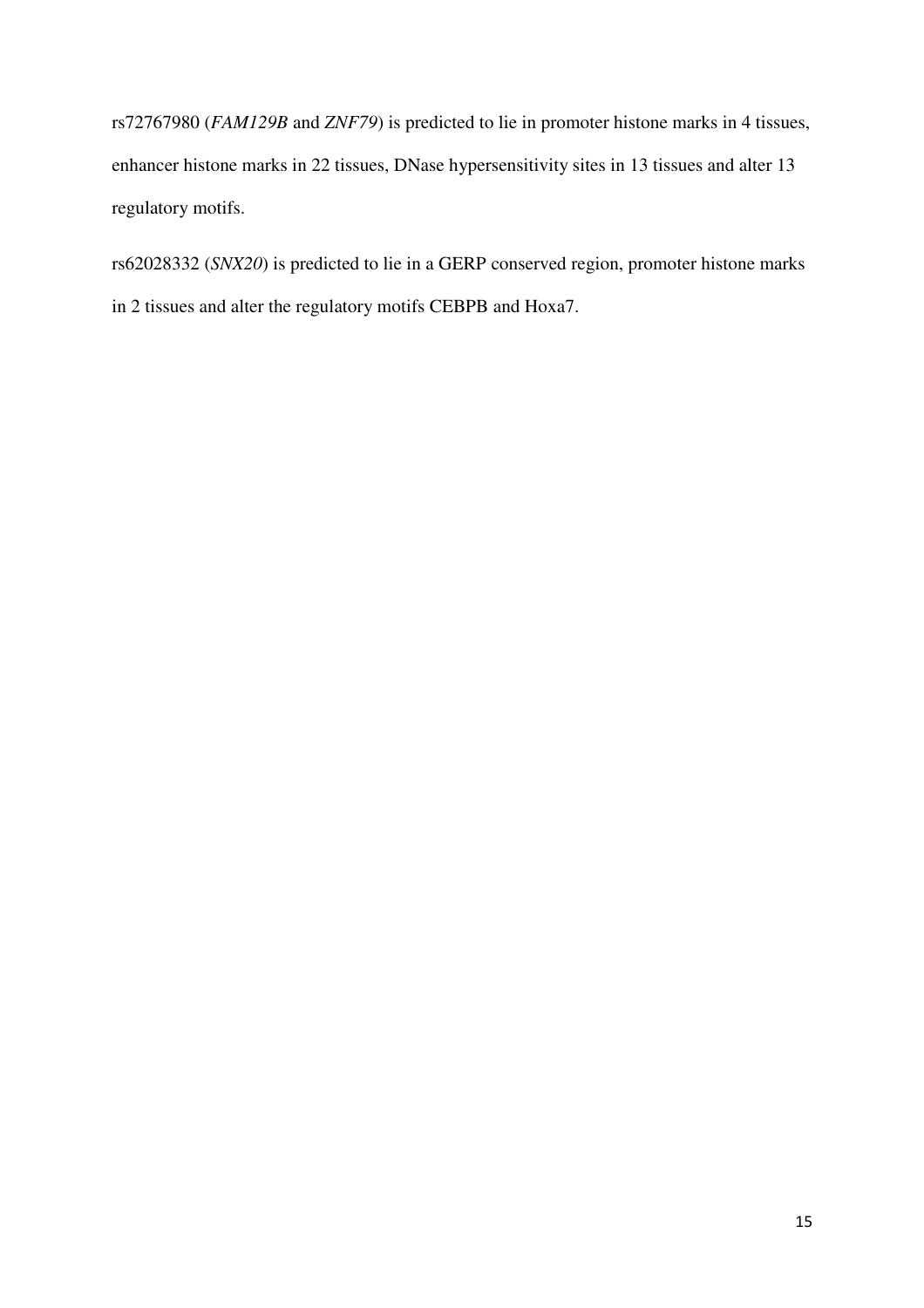### **Discussion**

In this study we have identified a number of significant associations between eBMD GWAS SNPs and gene expression levels in osteoclast-like cells. Although not routinely used clinically in the diagnosis of osteoporosis, the quantitative ultrasound measurements that are used to calculate the eBMD phenotype are moderately correlated with DXA BMD at the hip and spine  $(r=0.4-0.6)^{(35)}$ , and the eBMD GWAS results provided evidence of replication for 54 out of the 64 DXA BMD GWAS loci described by Estrada et al.<sup> $(7)$ </sup> Our bioinformatics analysis suggests that the eSNPs identified in this study and their LD proxies are enriched in regulatory regions, and we were able to demonstrate strong predicted regulatory effects for many individual variants. Interestingly, we were able to identify significant eQTL associations for several genes that appeared to be expressed at a lower level in this cell type. Although it is tempting to deprioritise the findings for these genes or question if they may be false positives, the validity of many (such as *ST7L*, *CREB5*, *WARS2*, *RP11-418J17.1*) was supported with publicly available data from the  $GTEx^{(23)}$  and/or Blood eQTL datasets,  $^{(36)}$ suggesting that they may have a legitimate role in bone, acting through mechanisms that are as yet unknown and achieved with less transcription.

One of the most convincing eQTL associations identified in this study was between the variant rs11637971 and expression of the gene *IQGAP1*, which encodes the IQ motif containing GTPase activating protein 1. This gene was found to be expressed at a high level in the osteoclast-like cells and supporting evidence for the eQTL association was seen in both the GTE $x^{(23)}$  and Blood eQTL<sup>(36)</sup> datasets, with consistent allelic effects. We also observed evidence of co-localization of the eBMD and eQTL association signals at this locus, suggesting the presence of a single variant affecting both traits. The product of the *IQGAP1* gene is a ubiquitously expressed scaffolding protein that has been shown to have a role in podosome/sealing zone formation in mouse osteoclasts.(29) Consistent with the potential role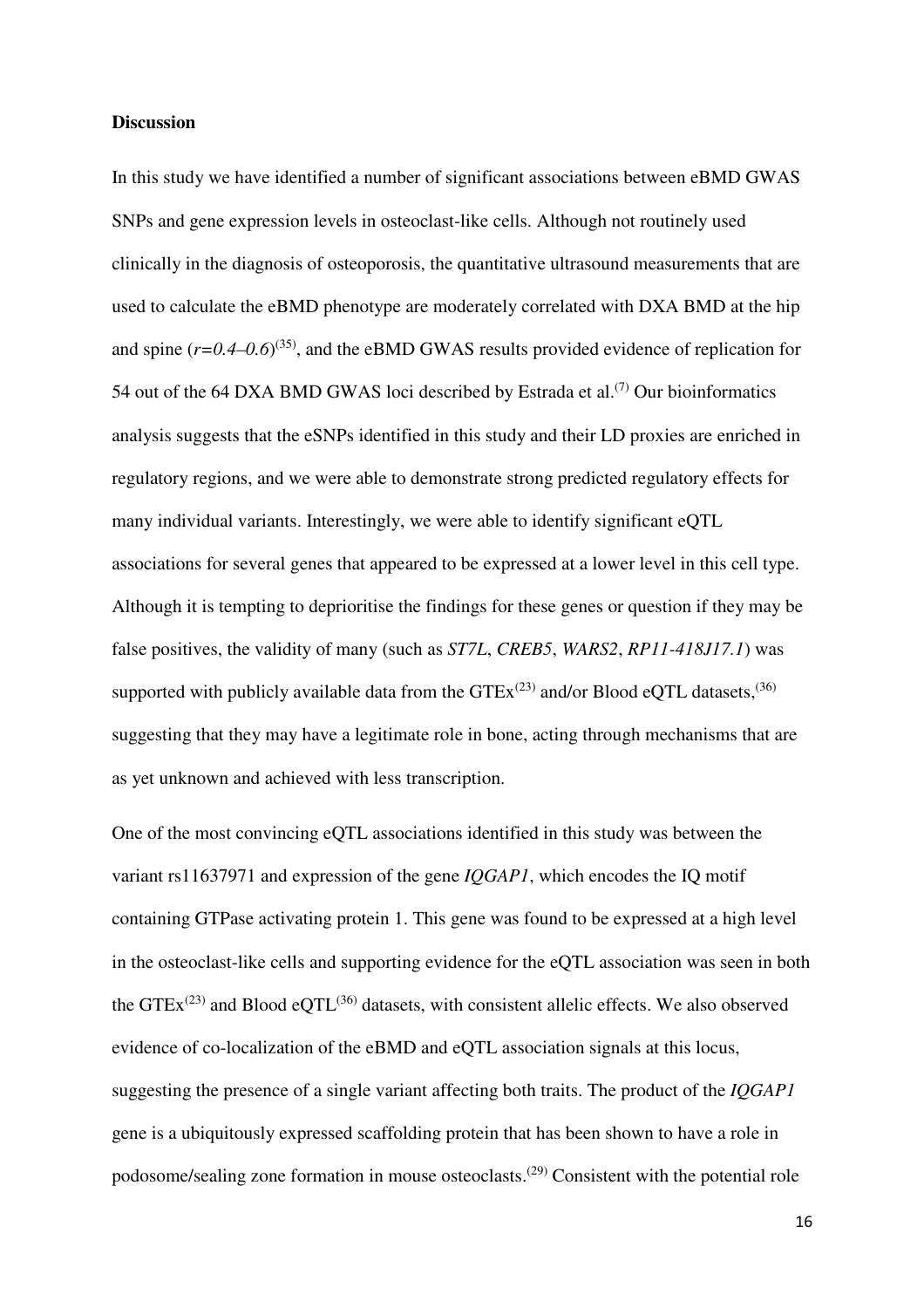for this gene in osteoclastic bone resorption, the *C* allele at rs11637971 was associated with an increased  $eBMD<sup>(12)</sup>$  and reduced *IOGAP1* expression. Interestingly, the IOGAP1 protein has been found to interact with the RhoA  $GTPase$ ,  $(37)$  and we have previously published evidence suggesting a role for variation in the *RHOA* gene in regulation of BMD.<sup>(38)</sup> Expression of *IQGAP1* has also been found to strongly positively correlate (*P=9.1×10-5*) with that of the *RHOA* gene in iliac crest bone biopsies obtained from 84 postmenopausal women. $^{(39)}$ 

eQTL associations were identified between the variant rs11636403 and the genes *CYP19A1* and *GLDN*. This variant demonstrated strong associations with expression of both of these genes, which to our knowledge have not been previously identified in any cell/tissue type, and we believe we may have identified a regulatory region located in intron 2 of *CYP19A1* (relative to transcript NM\_031226) that is relevant to both genes (Fig. 3). Both of these genes also demonstrated strong evidence for co-localization of eBMD and eQTL association signals. The product of the *GLDN* gene, gliomedin, has a role in the formation of the nodes of Ranvier<sup>(40)</sup> and does not currently have an established role in bone metabolism. The *CYP19A1* gene on the other hand does present strongly as having a role in bone, and we have previously demonstrated that variation in this gene is associated with postmenopausal osteoporosis.(31) The *CYP19A1* gene encodes the aromatase enzyme, which catalyses the aromatisation of androgens to oestrogens. There is an established relationship between oestrogen deficiency and osteoporosis, thought to be mediated through loss of the restraining effect that oestrogen has on bone resorption, as well as effects on extra-skeletal calcium homeostasis.<sup>(41)</sup> Aromatase inhibitors, commonly used for treatment of patients with hormone-receptor positive breast carcinoma, are known to increase osteoporosis risk.<sup> $(42)$ </sup> Consistent with the positive effect of oestrogen on bone, we found that the *T* allele at rs11636403, which was associated with increased expression of *CYP19A1* in this study, was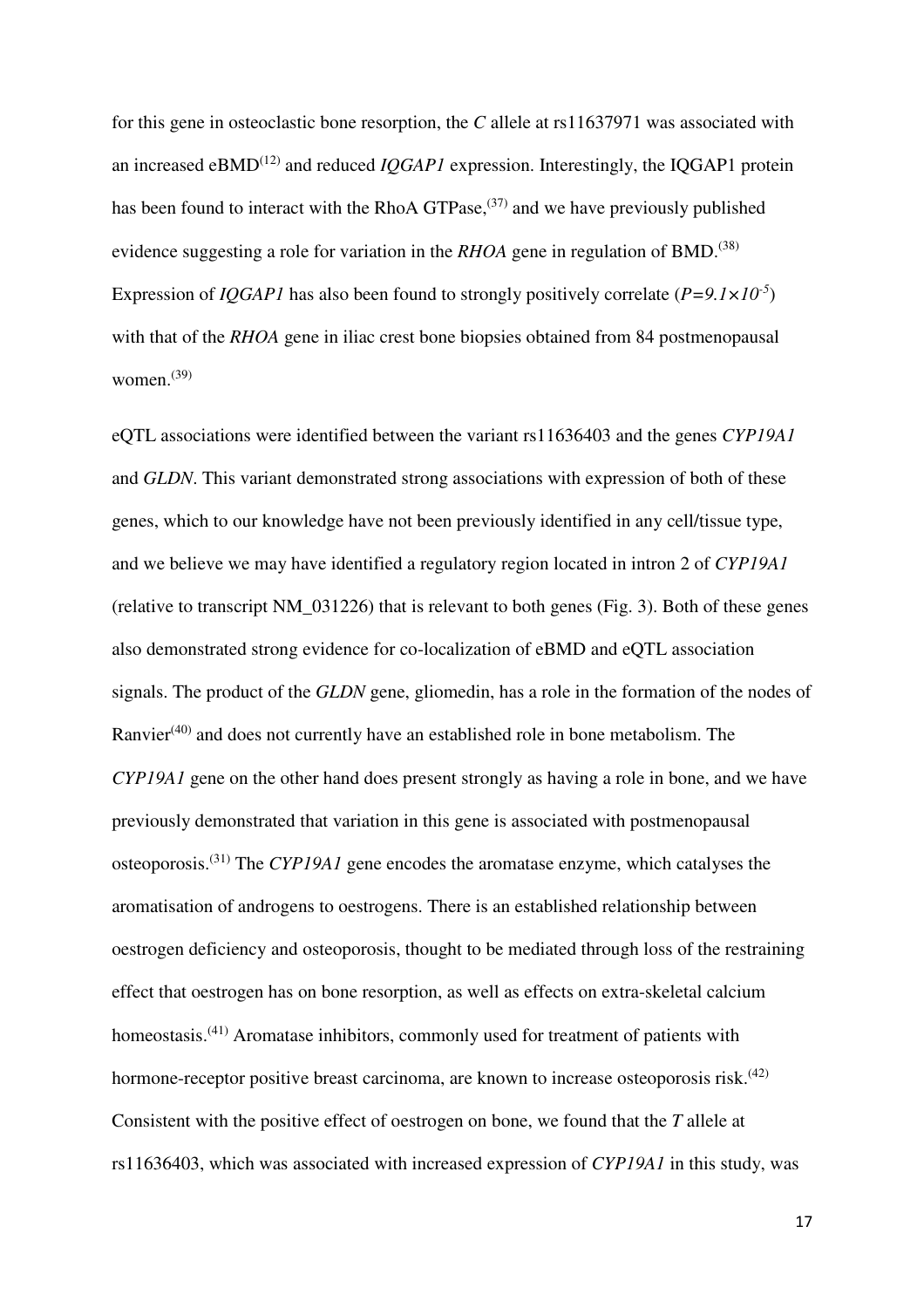associated with increased  $eBMD$ .<sup> $(12)$ </sup> The fact that this  $eOTL$  association has only been demonstrated in osteoclast-like cells is interesting and could suggest the existence of a local intercellular signalling (i.e. paracrine) mechanism within the basic multicellular unit coupling the activities of bone resorption and formation, $(43)$  and mediated through increased localised production of oestrogen.

The eBMD GWAS variant rs370387 was identified in this study as significantly associated with expression of the gene *CTNNB1*, which encodes the intracellular signal transducer betacatenin. Beta-catenin has a major role in the canonical Wnt signalling pathway, which is an important regulator of skeletal homeostasis. Loss of beta-catenin has been shown to inhibit osteoblastogenesis(44,45) and reduce production of osteoprotegerin by differentiated osteoblasts,(46) thus increasing osteoclast differentiation and bone resorption. Studies in osteoclasts have suggested that beta-catenin is required for osteoclast precursor proliferation, but that it inhibits differentiation of these precursors into mature osteoclasts.<sup>(47)</sup> Consistent with this pro-osteogenic role for beta-catenin in bone cells, we found that the *A* allele at rs370387, which is associated with an increased  $eBMD$ ,<sup> $(12)$ </sup> was associated with increased expression of *CTNNB1*.

We identified two eQTL associations for the variant rs58057291 in our dataset for the genes *MLPH* and *COL6A3*. The *MLPH* gene encodes melanophilin, which forms a complex with the small Ras-related GTPase Rab27A and the motor protein myosin Va and is involved with melanosome transport. This gene does not have an obvious role in bone metabolism, however the *COL6A3* gene does present strongly as having a role in bone. This gene encodes the alpha 3 chain of type VI collagen, an extracellular matrix protein found in almost all connective tissues including bone. Mutations in this gene have been found to cause Bethlem myopathy<sup> $(48)$ </sup> and Ullrich congenital muscular dystrophy,<sup> $(49)$ </sup> both of which are characterised by muscle weakness and joint contractures. Expression of *COL6A3* in articular cartilage and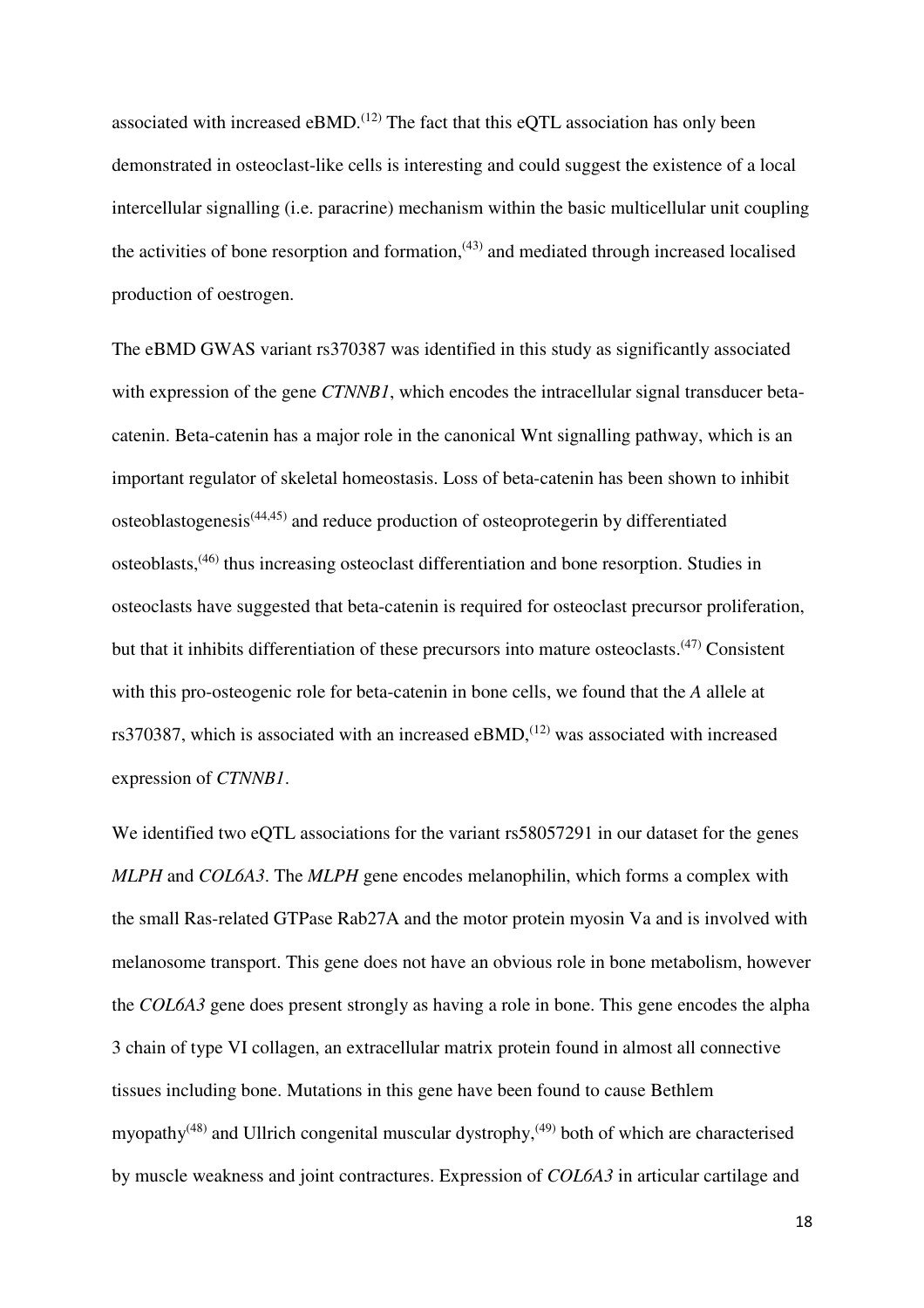subchondral bone samples obtained from osteoarthritic knee tissue has been shown to correlate with osteoarthritis severity and bone structural abnormalities.(33) The *A* allele at rs58057291 was associated with increased expression of *MLPH* and *COL6A3*, and a reduced  $eBMD.$ <sup>(12)</sup>

One limitation of our eQTL study is that the cells used were cultured and differentiated *in vitro*, and therefore may not accurately reflect gene expression in osteoclasts *in vivo*. It should also be noted that some of the eSNP-eGene associations identified in this study are for genes that do not present as the most likely bone candidate gene from the chromosomal region. For example, the variant rs2696264 was found to be associated with the expression of *CACNA1G*, *EPN3*, *ACSF2* and *PPP1R9B* in this study. However, the *COL1A1* gene is also located in this locus (around 54 kb from rs2696264) and presents as the most likely BMD candidate gene from the region, having long been associated with osteogenesis imperfecta.<sup> $(50)$ </sup> This phenomenon could be due to the fact that if rs2696264 is influencing BMD through regulatory effects on the *COL1A1* gene, these effects are likely not mediated through the osteoclast. It is well established that many regulatory regions are cell-type specific.<sup> $(51)$ </sup> Interestingly, the rs2696264 variant has no demonstrated associations with expression of *COL1A1* in any of the 53 tissues studied by the GTEx project.

In conclusion, we have generated a unique osteoclast-specific eQTL dataset and have identified 32 eSNP-eGene associations for genetic variants recently identified as associated with BMD. The eSNPs are enriched in predicted regulatory regions and several of the genes that appear to be regulated by these variants present strongly as having a role in bone, particularly *IQGAP1*, *CYP19A1*, *CTNNB1* and *COL6A3*. Supporting evidence for many of the associations identified in this study was obtained from publicly available eQTL datasets. We have also generated strong evidence for the presence of a regulatory region on chromosome 15q21.2 relevant to both the *GLDN* and *CYP19A1* genes. These findings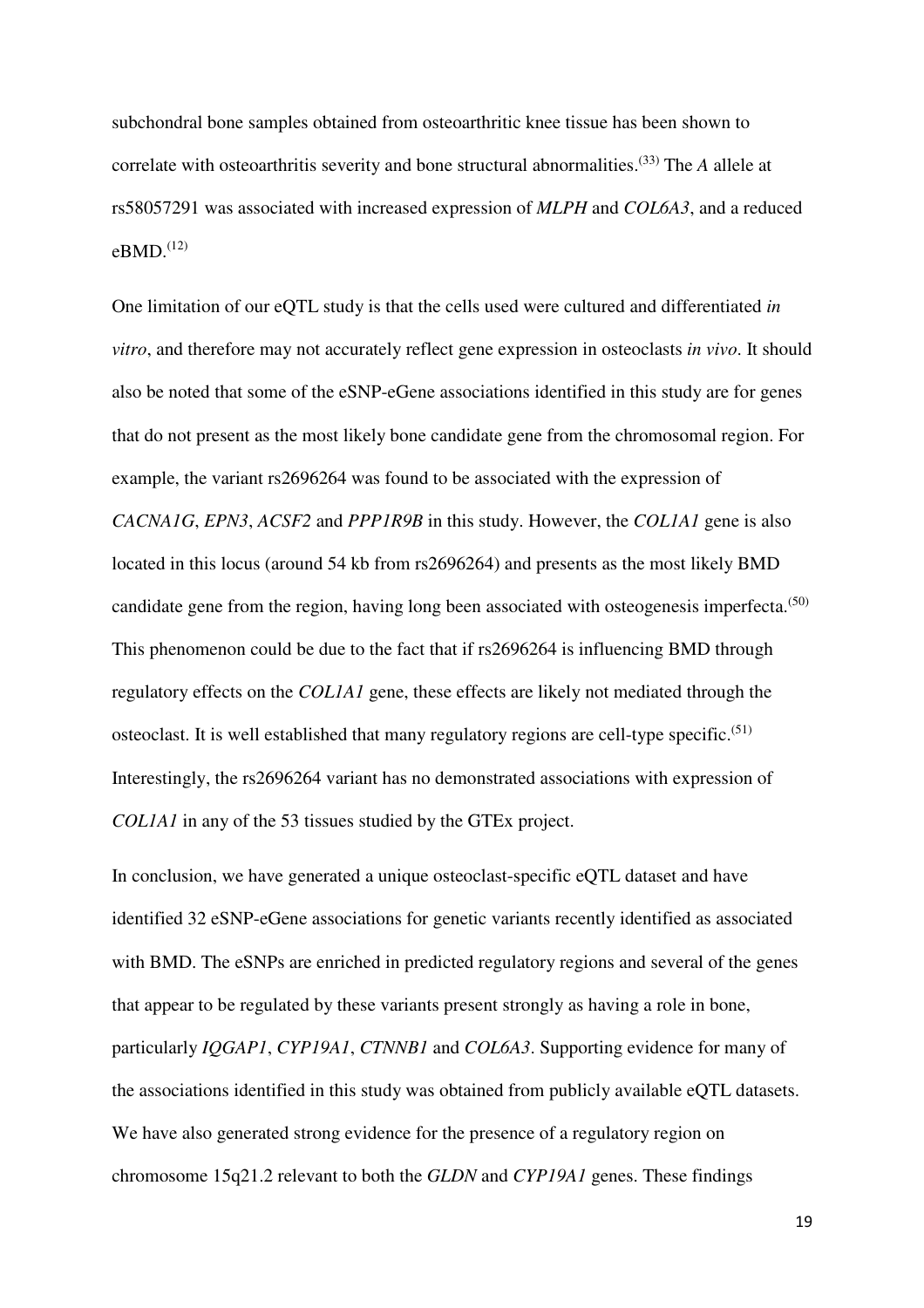highlight some of the genes that BMD GWAS variants likely influence, and the results from this study will help to target future research in the area.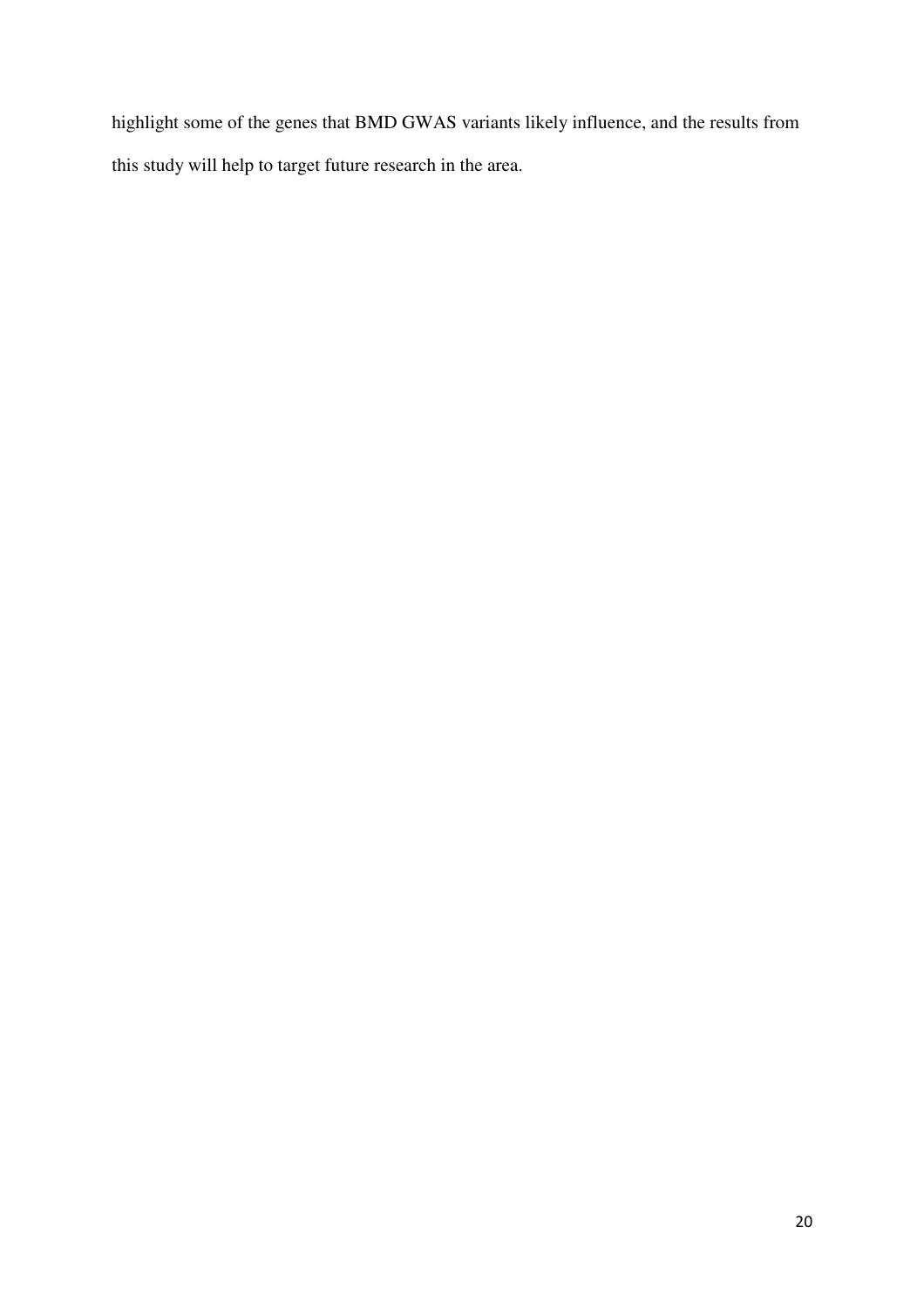### **Acknowledgements**

We are very grateful to the women who kindly participated in the study and the staff involved including nursing staff, bone density technologists and clerical staff.

Authors' roles: Study conception and design: BM, KZ, JW, and SW. Recruitment and cell culture: BM, KZ, and SM. Data analysis: BM, SB, and FD. Interpretation of data: BM, KZ, JX, SB, JT, NP, FD, JW, and SW. Drafting manuscript: BM, and SW. Revising manuscript content: BM, KZ, JX, SB, SM, JT, NP, FD, JW, and SW. Approving final version of manuscript: BM, and SW. BM takes full responsibility for the integrity of the data analysis.

### **Funding**

This work was supported by the Australian National Health and Medical Research Council (Project Grants 1048216, 1127156), the Sir Charles Gairdner Osborne Park Health Care Group (SCGOPHCG) Research Advisory Committee (Grant 2016-17/017) and the iVEC/Pawsey Supercomputing Centre (with funding from the Australian Government and the Government of Western Australia; Project Grants: Pawsey0162 (S.G.W.), Director2025 (S.G.W.)). The salary of B.H.M. was supported by a Raine Medical Research Foundation Priming Grant.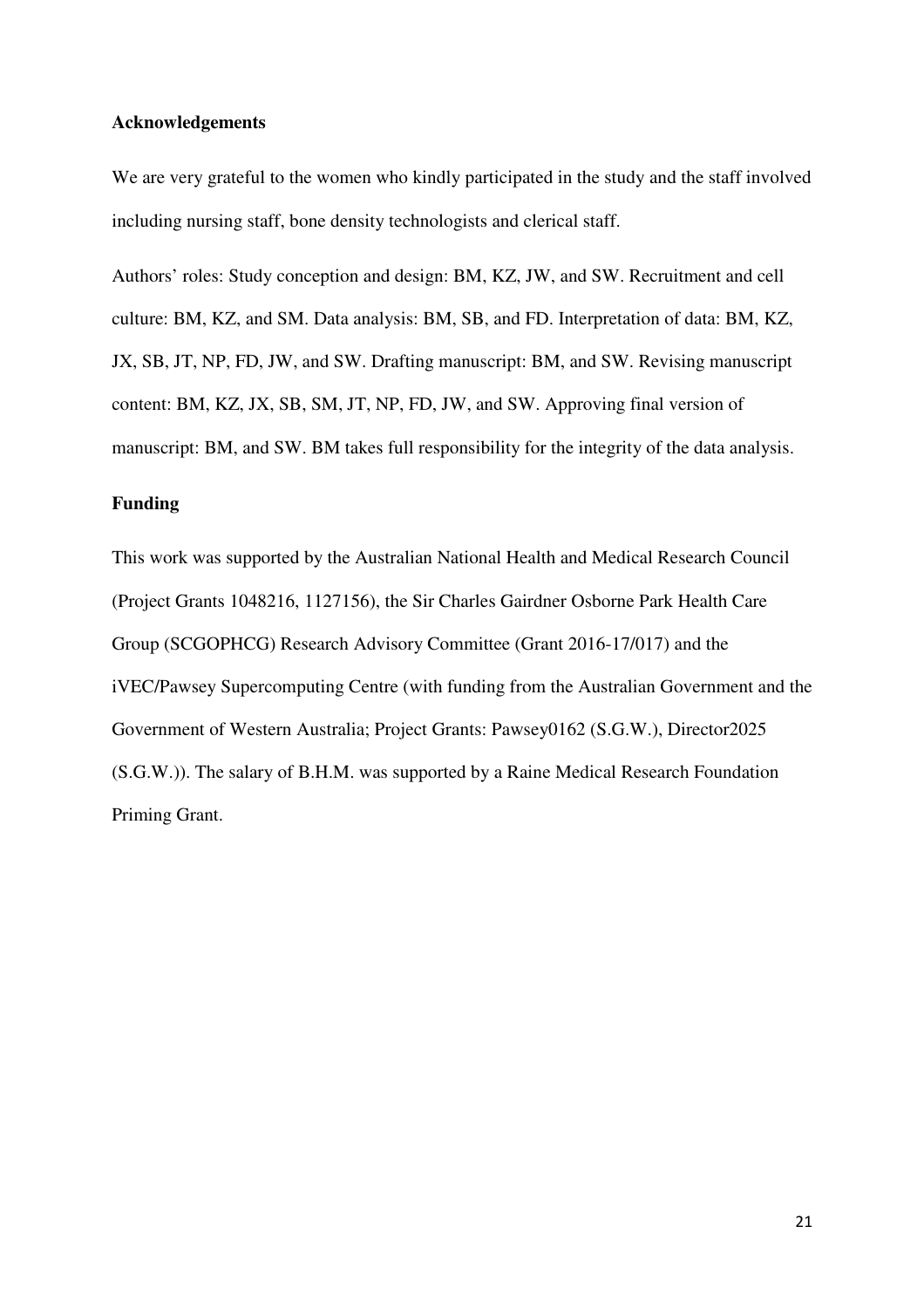# **References**

- 1. Specker BL. Evidence for an interaction between calcium intake and physical activity on changes in bone mineral density. J Bone Miner Res. Oct 1996;11(10):1539-44. Epub 1996/10/01.
- 2. Uusi-Rasi K, Sievanen H, Vuori I, Pasanen M, Heinonen A, Oja P. Associations of physical activity and calcium intake with bone mass and size in healthy women at different ages. J Bone Miner Res. Jan 1998;13(1):133-42. Epub 1998/01/27.
- 3. Krall EA, Dawson-Hughes B. Heritable and life-style determinants of bone mineral density. J Bone Miner Res. Jan 1993;8(1):1-9. Epub 1993/01/01.
- 4. Pocock NA, Eisman JA, Hopper JL, Yeates MG, Sambrook PN, Eberl S. Genetic determinants of bone mass in adults. A twin study. J Clin Invest. Sep 1987;80(3):706- 10. Epub 1987/09/01.
- 5. Deng HW, Chen WM, Recker S, Stegman MR, Li JL, Davies KM, et al. Genetic determination of Colles' fracture and differential bone mass in women with and without Colles' fracture. J Bone Miner Res. Jul 2000;15(7):1243-52. Epub 2000/07/14.
- 6. Keen RW, Hart DJ, Arden NK, Doyle DV, Spector TD. Family history of appendicular fracture and risk of osteoporosis: a population-based study. Osteoporos Int. 1999;10(2):161-6. Epub 1999/09/29.
- 7. Estrada K, Styrkarsdottir U, Evangelou E, Hsu YH, Duncan EL, Ntzani EE, et al. Genome-wide meta-analysis identifies 56 bone mineral density loci and reveals 14 loci associated with risk of fracture. Nat Genet. May 2012;44(5):491-501. Epub 2012/04/17.
- 8. Mullin BH, Walsh JP, Zheng HF, Brown SJ, Surdulescu GL, Curtis C, et al. Genomewide association study using family-based cohorts identifies the WLS and CCDC170/ESR1 loci as associated with bone mineral density. BMC Genomics. 2016;17(1):136. Epub 2016/02/26.
- 9. Mullin BH, Zhao JH, Brown SJ, Perry JRB, Luan J, Zheng HF, et al. Genome-wide association study meta-analysis for quantitative ultrasound parameters of bone identifies five novel loci for broadband ultrasound attenuation. Hum Mol Genet. Jul 15 2017;26(14):2791-802. Epub 2017/05/05.
- 10. Richards JB, Rivadeneira F, Inouye M, Pastinen TM, Soranzo N, Wilson SG, et al. Bone mineral density, osteoporosis, and osteoporotic fractures: a genome-wide association study. Lancet. May 3 2008;371(9623):1505-12. Epub 2008/05/06.
- 11. Zheng HF, Forgetta V, Hsu YH, Estrada K, Rosello-Diez A, Leo PJ, et al. Wholegenome sequencing identifies EN1 as a determinant of bone density and fracture. Nature. Oct 1 2015;526(7571):112-7. Epub 2015/09/15.
- 12. Kemp JP, Morris JA, Medina-Gomez C, Forgetta V, Warrington NM, Youlten SE, et al. Identification of 153 new loci associated with heel bone mineral density and functional involvement of GPC6 in osteoporosis. Nat Genet. Sep 04 2017. Epub 2017/09/05.
- 13. Grundberg E, Kwan T, Ge B, Lam KC, Koka V, Kindmark A, et al. Population genomics in a disease targeted primary cell model. Genome Res. Nov 2009;19(11):1942-52. Epub 2009/08/06.
- 14. Mullin BH, Mamotte C, Prince RL, Wilson SG. Influence of ARHGEF3 and RHOA knockdown on ACTA2 and other genes in osteoblasts and osteoclasts. PloS one. 2014;9(5):e98116. Epub 2014/05/21.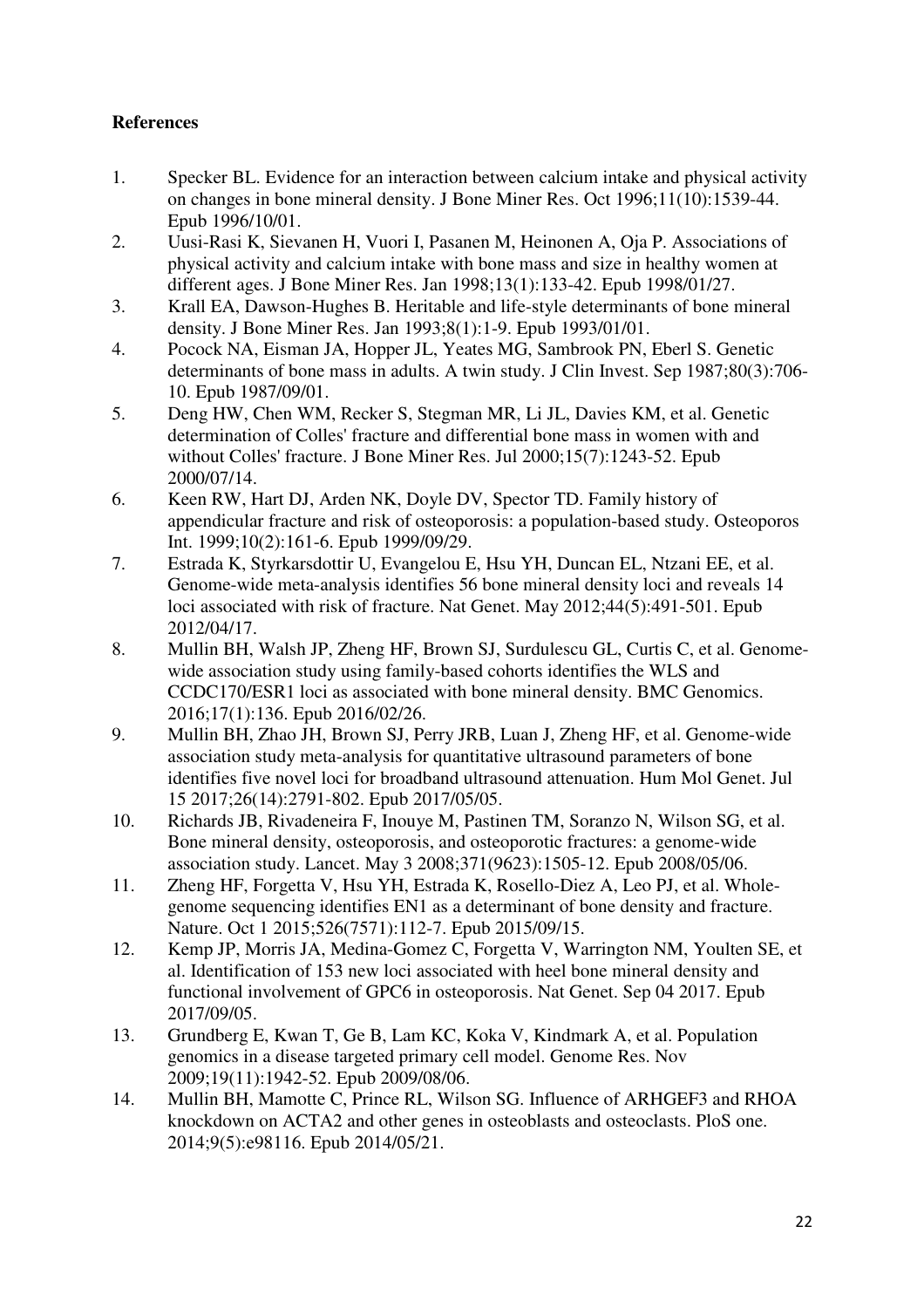- 15. McCarthy S, Das S, Kretzschmar W, Delaneau O, Wood AR, Teumer A, et al. A reference panel of 64,976 haplotypes for genotype imputation. Nat Genet. Oct 2016;48(10):1279-83. Epub 2016/08/23.
- 16. Loh PR, Danecek P, Palamara PF, Fuchsberger C, Y AR, H KF, et al. Referencebased phasing using the Haplotype Reference Consortium panel. Nat Genet. Nov 2016;48(11):1443-8. Epub 2016/10/28.
- 17. Durbin R. Efficient haplotype matching and storage using the positional Burrows-Wheeler transform (PBWT). Bioinformatics. May 01 2014;30(9):1266-72. Epub 2014/01/15.
- 18. Chang CC, Chow CC, Tellier LC, Vattikuti S, Purcell SM, Lee JJ. Second-generation PLINK: rising to the challenge of larger and richer datasets. GigaScience. 2015;4:7. Epub 2015/02/28.
- 19. Kim D, Pertea G, Trapnell C, Pimentel H, Kelley R, Salzberg SL. TopHat2: accurate alignment of transcriptomes in the presence of insertions, deletions and gene fusions. Genome biology. Apr 25 2013;14(4):R36. Epub 2013/04/27.
- 20. Liao Y, Smyth GK, Shi W. featureCounts: an efficient general purpose program for assigning sequence reads to genomic features. Bioinformatics. Apr 01 2014;30(7):923-30. Epub 2013/11/15.
- 21. Robinson MD, McCarthy DJ, Smyth GK. edgeR: a Bioconductor package for differential expression analysis of digital gene expression data. Bioinformatics. Jan 01 2010;26(1):139-40. Epub 2009/11/17.
- 22. Ongen H, Buil A, Brown AA, Dermitzakis ET, Delaneau O. Fast and efficient QTL mapper for thousands of molecular phenotypes. Bioinformatics. May 15 2016;32(10):1479-85. Epub 2015/12/29.
- 23. Human genomics. The Genotype-Tissue Expression (GTEx) pilot analysis: multitissue gene regulation in humans. Science. May 8 2015;348(6235):648-60. Epub 2015/05/09.
- 24. Benjamini Y, Yekutieli D. The control of the false discovery rate in multiple testing under dependency. Annals of Statistics. 2001;29(4):1165-88.
- 25. Schmidt EM, Zhang J, Zhou W, Chen J, Mohlke KL, Chen YE, et al. GREGOR: evaluating global enrichment of trait-associated variants in epigenomic features using a systematic, data-driven approach. Bioinformatics. Aug 15 2015;31(16):2601-6. Epub 2015/04/19.
- 26. Giambartolomei C, Vukcevic D, Schadt EE, Franke L, Hingorani AD, Wallace C, et al. Bayesian test for colocalisation between pairs of genetic association studies using summary statistics. PLoS genetics. May 2014;10(5):e1004383. Epub 2014/05/17.
- 27. Ward LD, Kellis M. HaploReg: a resource for exploring chromatin states, conservation, and regulatory motif alterations within sets of genetically linked variants. Nucleic Acids Res. Jan 2012;40(Database issue):D930-4. Epub 2011/11/09.
- 28. Boyle AP, Hong EL, Hariharan M, Cheng Y, Schaub MA, Kasowski M, et al. Annotation of functional variation in personal genomes using RegulomeDB. Genome Res. Sep 2012;22(9):1790-7. Epub 2012/09/08.
- 29. Steenblock C, Heckel T, Czupalla C, Espirito Santo AI, Niehage C, Sztacho M, et al. The Cdc42 guanine nucleotide exchange factor FGD6 coordinates cell polarity and endosomal membrane recycling in osteoclasts. J Biol Chem. Jun 27 2014;289(26):18347-59. Epub 2014/05/14.
- 30. Morishima A, Grumbach MM, Simpson ER, Fisher C, Qin K. Aromatase deficiency in male and female siblings caused by a novel mutation and the physiological role of estrogens. J Clin Endocrinol Metab. Dec 1995;80(12):3689-98. Epub 1995/12/01.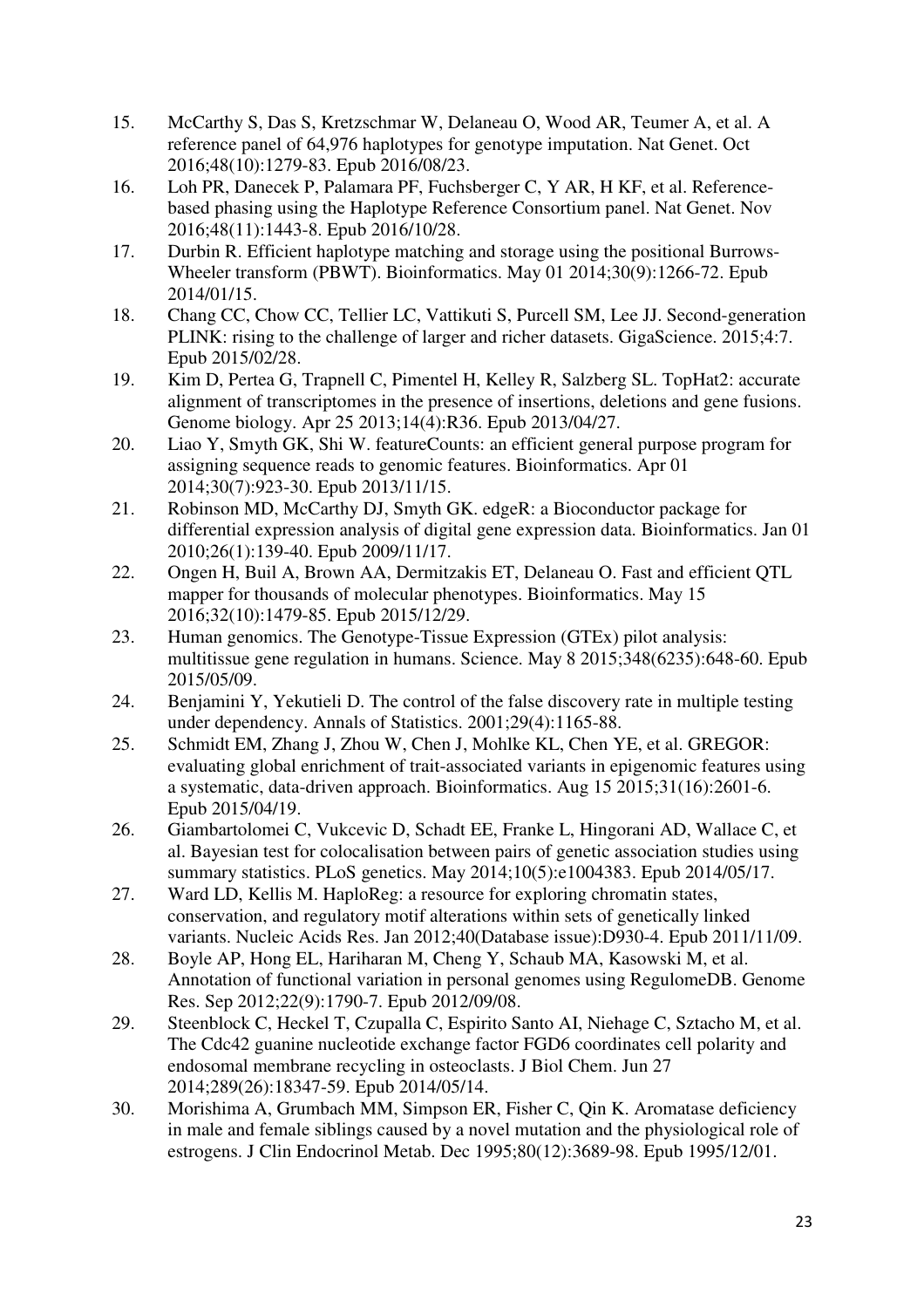- 31. Mullin BH, Carter KW, Lewis JR, Ingley E, Wilson SG, Prince RL. Significant association between common polymorphisms in the aromatase gene CYP19A1 and bone mineral density in postmenopausal women. Calcif Tissue Int. Dec 2011;89(6):464-71. Epub 2011/09/29.
- 32. Rivadeneira F, Styrkarsdottir U, Estrada K, Halldorsson BV, Hsu YH, Richards JB, et al. Twenty bone-mineral-density loci identified by large-scale meta-analysis of genome-wide association studies. Nat Genet. Nov 2009;41(11):1199-206. Epub 2009/10/06.
- 33. Chou CH, Lee CH, Lu LS, Song IW, Chuang HP, Kuo SY, et al. Direct assessment of articular cartilage and underlying subchondral bone reveals a progressive gene expression change in human osteoarthritic knees. Osteoarthritis Cartilage. Mar 2013;21(3):450-61. Epub 2012/12/12.
- 34. Westra H-J, Peters MJ, Esko T, Yaghootkar H, Schurmann C, Kettunen J, et al. Systematic identification of trans eQTLs as putative drivers of known disease associations. Nat Genet. Letter 2013;45(10):1238-43.
- 35. Gonnelli S, Cepollaro C, Gennari L, Montagnani A, Caffarelli C, Merlotti D, et al. Quantitative ultrasound and dual-energy X-ray absorptiometry in the prediction of fragility fracture in men. Osteoporos Int. Aug 2005;16(8):963-8. Epub 2004/12/16.
- 36. Westra HJ, Peters MJ, Esko T, Yaghootkar H, Schurmann C, Kettunen J, et al. Systematic identification of trans eQTLs as putative drivers of known disease associations. Nat Genet. Oct 2013;45(10):1238-43. Epub 2013/09/10.
- 37. Casteel DE, Turner S, Schwappacher R, Rangaswami H, Su-Yuo J, Zhuang S, et al. Rho isoform-specific interaction with IQGAP1 promotes breast cancer cell proliferation and migration. J Biol Chem. Nov 02 2012;287(45):38367-78. Epub 2012/09/21.
- 38. Mullin BH, Prince RL, Mamotte C, Spector TD, Hart DJ, Dudbridge F, et al. Further genetic evidence suggesting a role for the RhoGTPase-RhoGEF pathway in osteoporosis. Bone. Aug 2009;45(2):387-91. Epub 2009/05/12.
- 39. Reppe S, Sachse D, Olstad OK, Gautvik VT, Sanderson P, Datta HK, et al. Identification of transcriptional macromolecular associations in human bone using browser based in silico analysis in a giant correlation matrix. Bone. Mar 2013;53(1):69-78. Epub 2012/12/01.
- 40. Eshed Y, Feinberg K, Poliak S, Sabanay H, Sarig-Nadir O, Spiegel I, et al. Gliomedin mediates Schwann cell-axon interaction and the molecular assembly of the nodes of Ranvier. Neuron. Jul 21 2005;47(2):215-29. Epub 2005/07/26.
- 41. Riggs BL, Khosla S, Melton LJ, 3rd. A unitary model for involutional osteoporosis: estrogen deficiency causes both type I and type II osteoporosis in postmenopausal women and contributes to bone loss in aging men. J Bone Miner Res. May 1998;13(5):763-73. Epub 1998/06/04.
- 42. Choksi P, Williams M, Clark PM, Van Poznak C. Skeletal manifestations of treatment of breast cancer. Current osteoporosis reports. Dec 2013;11(4):319-28. Epub 2013/10/18.
- 43. Martin TJ. Reflecting on Some Discoveries of 40 Years and Their Outcomes. J Bone Miner Res. Oct 2017;32(10):1971-6. Epub 2017/08/30.
- 44. Day TF, Guo X, Garrett-Beal L, Yang Y. Wnt/beta-catenin signaling in mesenchymal progenitors controls osteoblast and chondrocyte differentiation during vertebrate skeletogenesis. Developmental cell. May 2005;8(5):739-50. Epub 2005/05/04.
- 45. Hill TP, Spater D, Taketo MM, Birchmeier W, Hartmann C. Canonical Wnt/betacatenin signaling prevents osteoblasts from differentiating into chondrocytes. Developmental cell. May 2005;8(5):727-38. Epub 2005/05/04.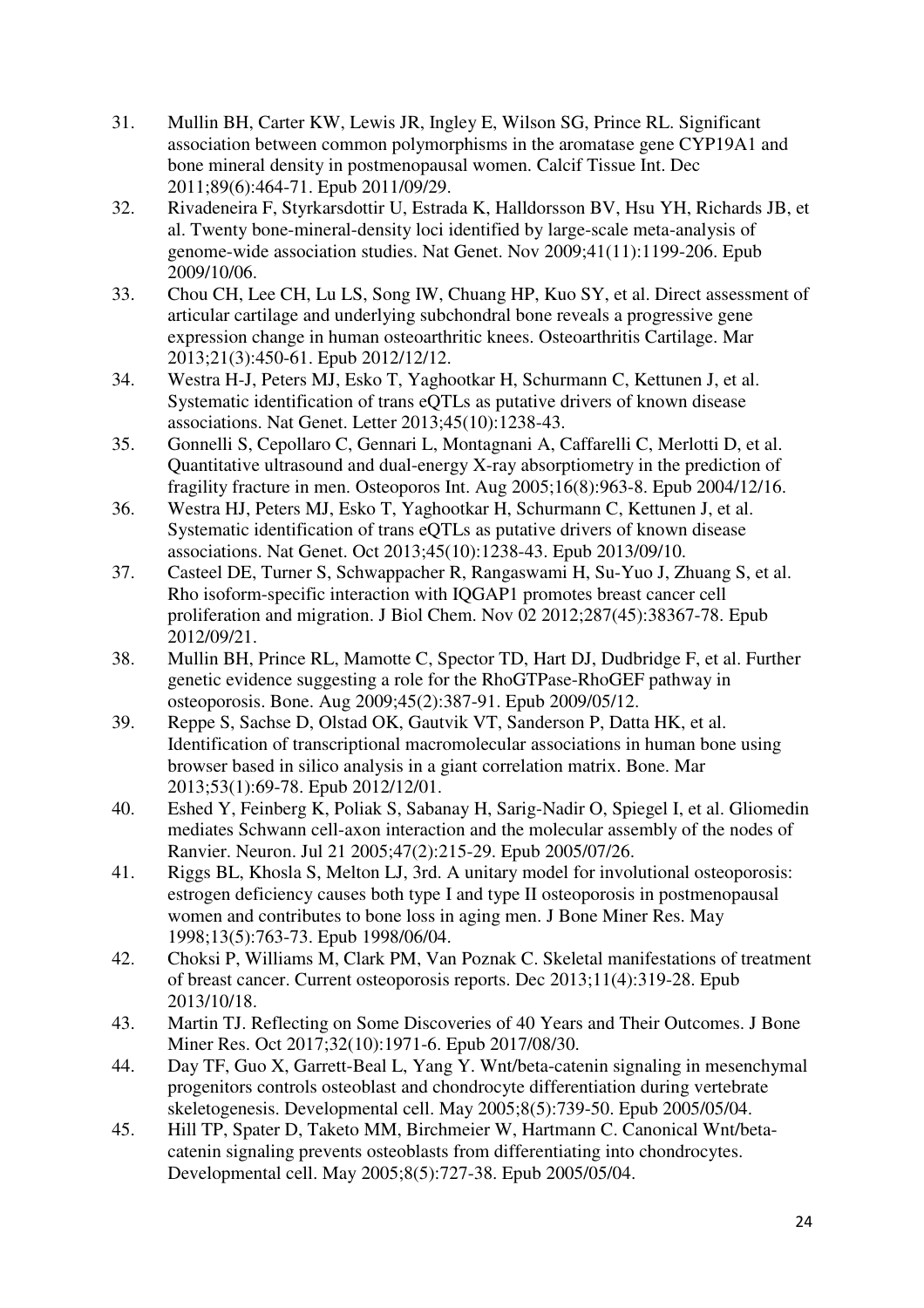- 46. Glass DA, 2nd, Bialek P, Ahn JD, Starbuck M, Patel MS, Clevers H, et al. Canonical Wnt signaling in differentiated osteoblasts controls osteoclast differentiation. Developmental cell. May 2005;8(5):751-64. Epub 2005/05/04.
- 47. Wei W, Zeve D, Suh JM, Wang X, Du Y, Zerwekh JE, et al. Biphasic and dosagedependent regulation of osteoclastogenesis by beta-catenin. Mol Cell Biol. Dec 2011;31(23):4706-19. Epub 2011/08/31.
- 48. Pan TC, Zhang RZ, Pericak-Vance MA, Tandan R, Fries T, Stajich JM, et al. Missense mutation in a von Willebrand factor type A domain of the alpha 3(VI) collagen gene (COL6A3) in a family with Bethlem myopathy. Hum Mol Genet. May 1998;7(5):807-12. Epub 1998/05/23.
- 49. Demir E, Sabatelli P, Allamand V, Ferreiro A, Moghadaszadeh B, Makrelouf M, et al. Mutations in COL6A3 cause severe and mild phenotypes of Ullrich congenital muscular dystrophy. Am J Hum Genet. Jun 2002;70(6):1446-58. Epub 2002/05/07.
- 50. Sykes B, Ogilvie D, Wordsworth P, Anderson, Jones N. Osteogenesis imperfecta is linked to both type I collagen structural genes. Lancet. Jul 12 1986;2(8498):69-72. Epub 1986/07/12.
- 51. Ernst J, Kheradpour P, Mikkelsen TS, Shoresh N, Ward LD, Epstein CB, et al. Mapping and analysis of chromatin state dynamics in nine human cell types. Nature. May 5 2011;473(7345):43-9. Epub 2011/03/29.
- 52. Pruim RJ, Welch RP, Sanna S, Teslovich TM, Chines PS, Gliedt TP, et al. LocusZoom: regional visualization of genome-wide association scan results. Bioinformatics. Sep 15 2010;26(18):2336-7. Epub 2010/07/17.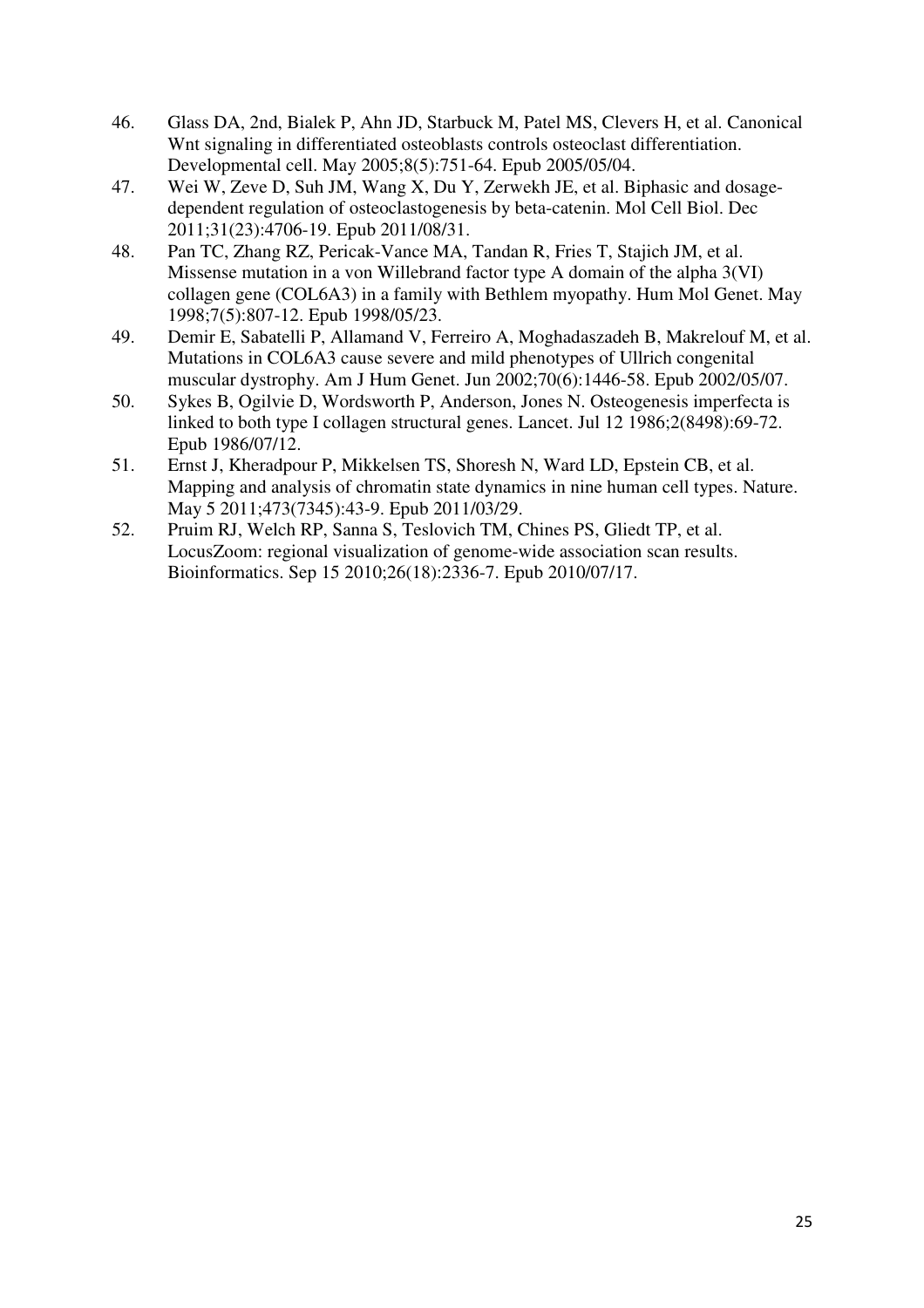

Fig. 1. Flow diagram depicting the steps used to generate the genotype and gene expression data used in the eQTL analysis.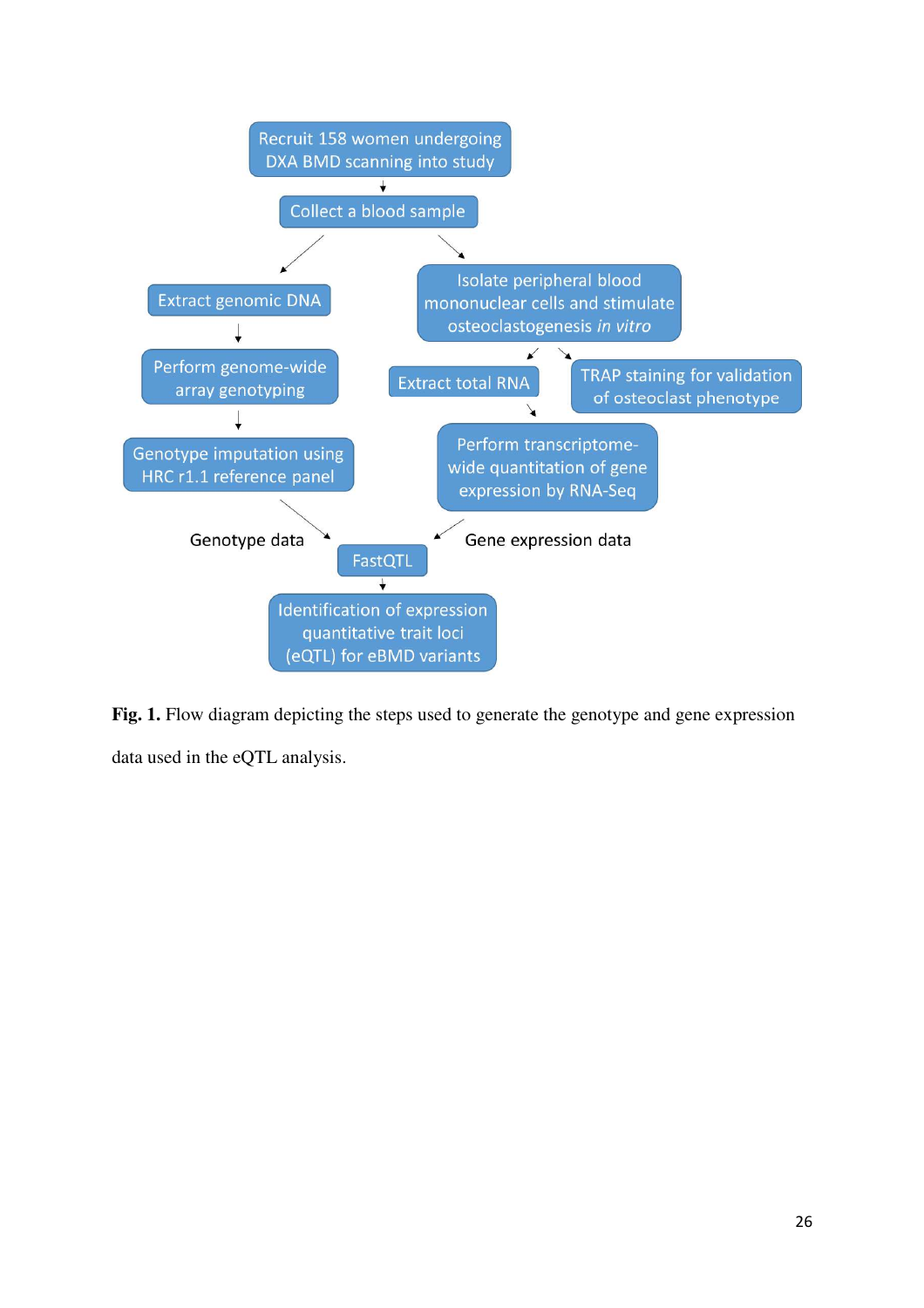

**Fig. 2.** Regional association plots generated using the eBMD association results from Kemp et al.<sup>(12)</sup> and combined with the eQTL results for rs11637971 ( $IQGAPI$ ) (A), rs11636403 (*CYP19A1* and *GLDN*) (B), rs370387 (*CTNNB1*) (C) and rs58057291 (*COL6A3* and *MLPH*) (D). Genetic variants within 400kb of the lead variant are depicted (x axis) along with their eBMD P value ( $-\log 10$ ). Variants are colour coded according to their LD ( $r^2$ ) with the lead variant (1000GP Nov 2014 EUR population). The recombination rate (blue line) and position of genes, their exons and direction of transcription is also indicated.<sup> $(52)$ </sup> Significant association between the lead variants and expression of nearby genes is indicated by the red arrows and P values, with the allelic effects on gene expression presented in the box-and-whisker plots.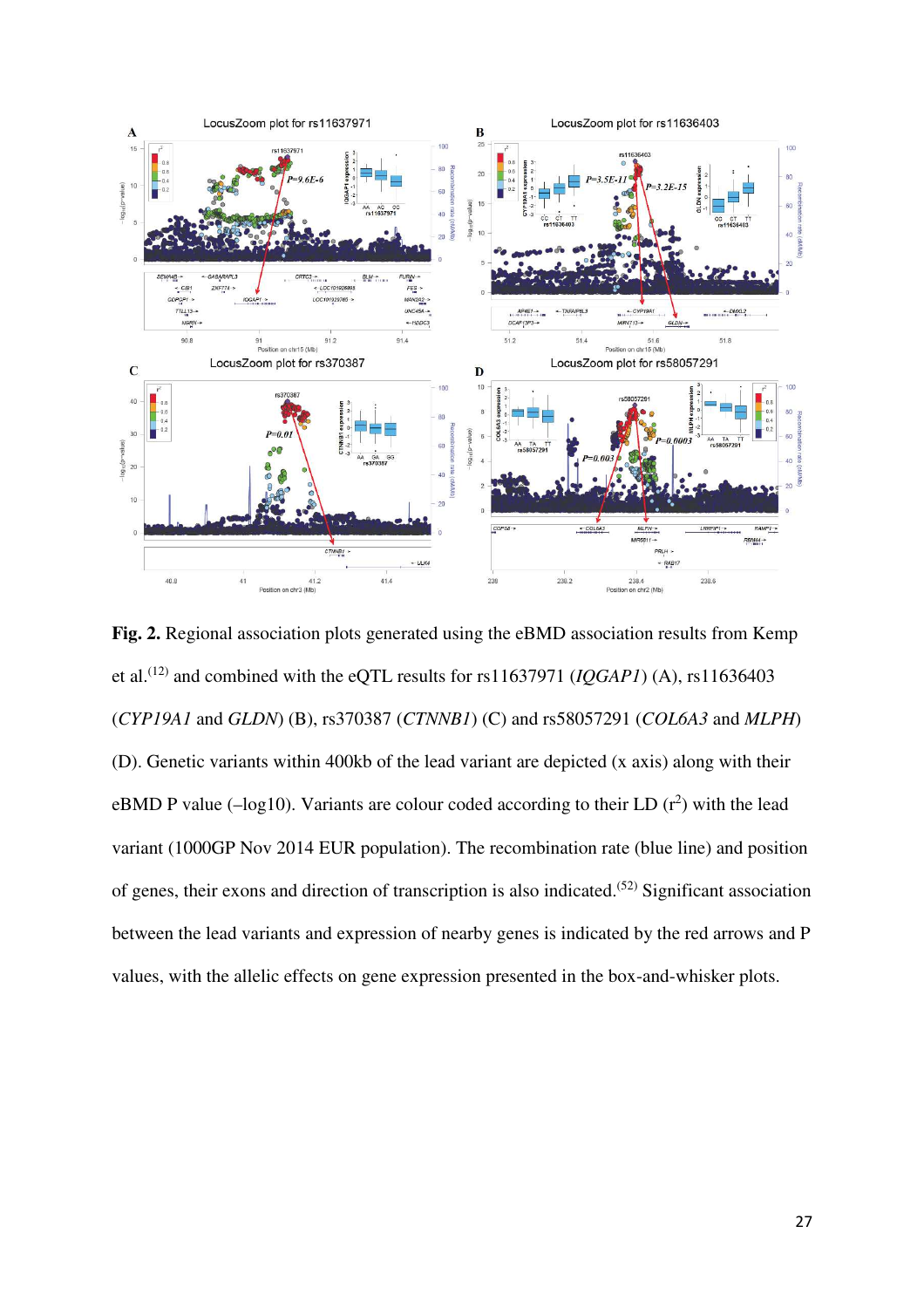

**Fig. 3.** Regional association plots generated for (A) eBMD GWAS association results from Kemp et al.<sup>(12)</sup>, (B) eQTL association results from this study for the *GLDN* gene and (C) eQTL association results from this study for the *CYP19A1* gene. The location of an association signal for eBMD and expression of both the *GLDN* and *CYP19A1* genes is indicated by the red box.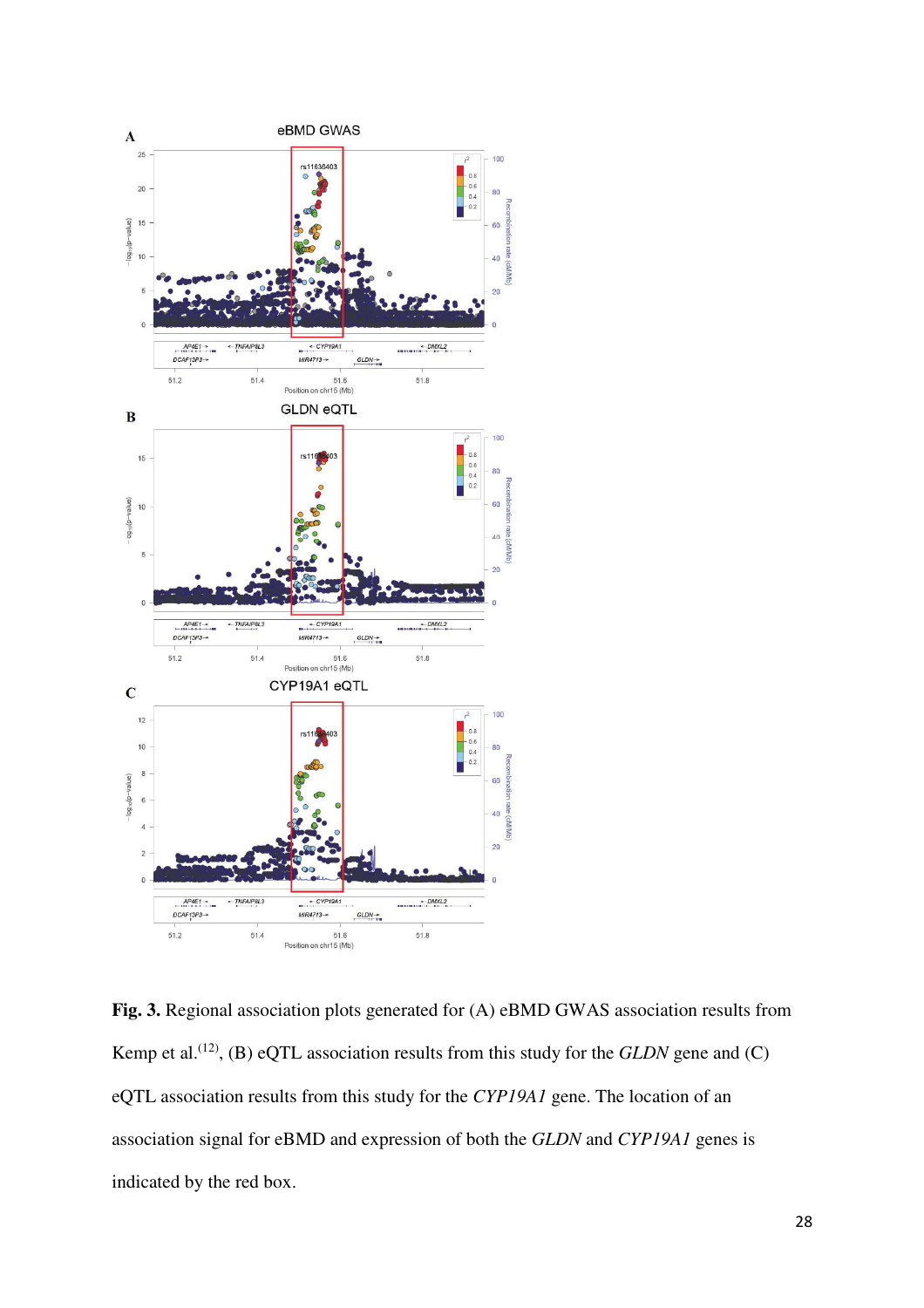| Demographic variable        | Mean (SD)     |
|-----------------------------|---------------|
| Subjects $(n)$              | 158           |
| Age (years)                 | 57.2 (9.7)    |
| Age (range)                 | $30.5 - 69.8$ |
| Height (cm)                 | 162.7(6.2)    |
| Weight (kg)                 | 67.7(13.0)    |
| BMI $(kg/m^2)$              | 25.6(5.1)     |
| Spine BMD $(g/cm^2)$        | 0.94(0.15)    |
| Spine BMD T-score           | $-0.96(1.34)$ |
| Total hip BMD $(g/cm^2)$    | 0.84(0.12)    |
| Total hip BMD T-score       | $-0.80(0.99)$ |
| Femoral neck BMD $(g/cm^2)$ | 0.72(0.11)    |
| Femoral neck BMD T-score    | $-1.17(0.96)$ |

**Table 1. Demographics of the study cohort** 

 $SD = standard deviation$ ;  $BMD = bone mineral density$ .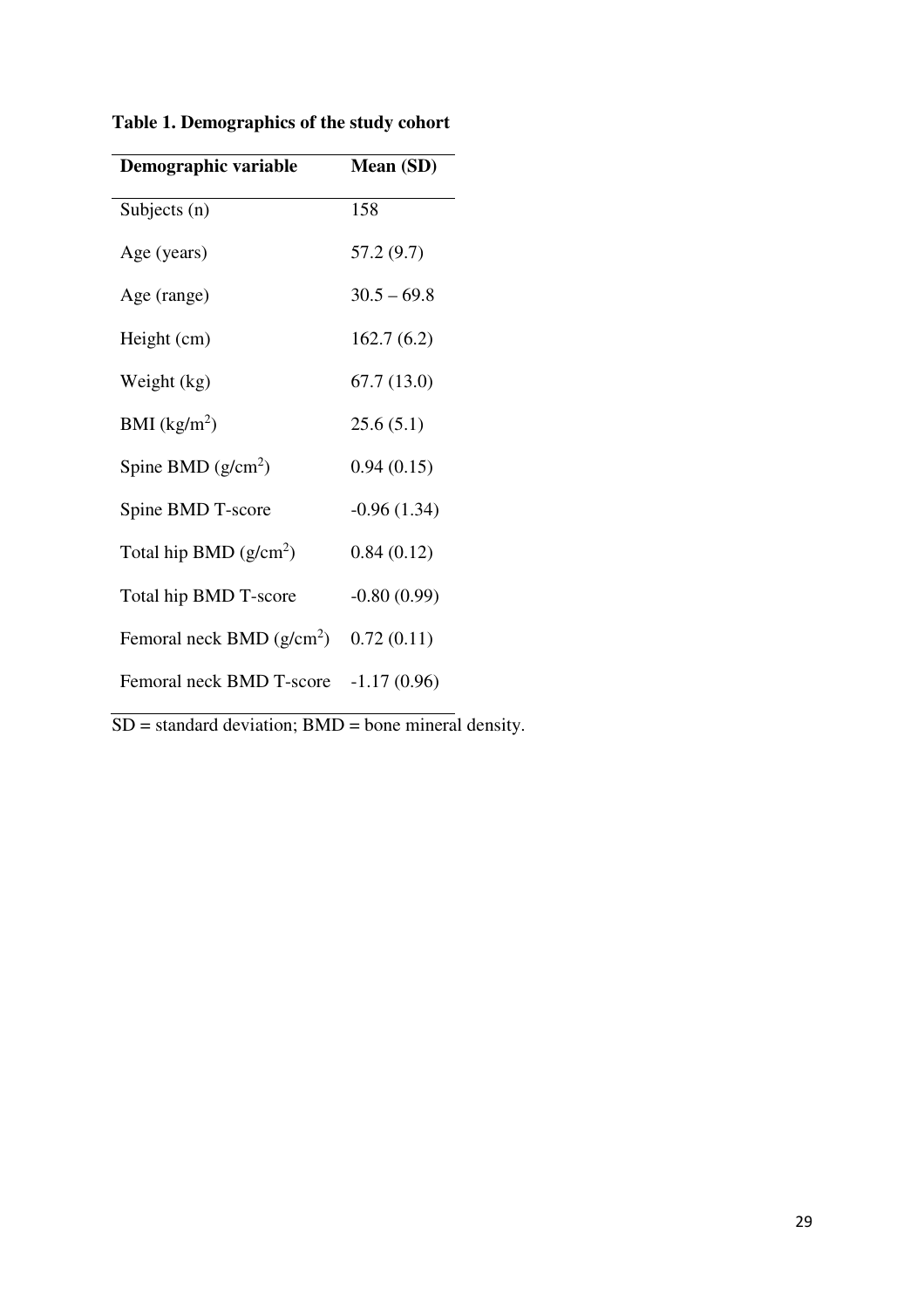| <b>Variant</b> | Location       | EA             | <b>OA</b>    | <b>EAF</b> | $eBMD \beta$ | Gene             | <b>Expression</b> | <b>Distance to TSS</b> | $\mathbf P$ | Slope*   |
|----------------|----------------|----------------|--------------|------------|--------------|------------------|-------------------|------------------------|-------------|----------|
| rs4589135      | chr1:26715223  | $\mathsf{C}$   | T            | 0.42       | $-0.02$      | <b>PIGV</b>      | $4.22 \pm 0.57$   | $-72249$               | 3.40E-05    | $-0.447$ |
| rs4360494      | chr1:37990219  | $\mathsf{C}$   | G            | 0.57       | 0.02         | SF3A3            | $7.45 \pm 1.01$   | $-703$                 | 3.76E-04    | 0.408    |
| rs3790608      | chr1:112512401 | $\mathbf{A}$   | G            | 0.13       | 0.04         | ST7L             | $1.35 \pm 0.36$   | $-108425$              | 9.94E-07    | 0.850    |
| rs6680737      | chr1:118979008 | $\mathbf{A}$   | G            | 0.45       | 0.03         | WARS2            | $1.88 \pm 0.33$   | $-161664$              | 5.88E-04    | $-0.379$ |
| rs6680737      | chr1:118979008 | $\mathbf{A}$   | G            | 0.45       | 0.03         | RP11-418J17.1    | $0.38 \pm 0.11$   | $-161388$              | 3.97E-03    | $-0.348$ |
| rs7516171      | chr1:210293587 | T              | $\mathsf{C}$ | 0.20       | 0.03         | IRF6             | $0.65 \pm 0.38$   | 487411                 | 4.96E-03    | $-0.409$ |
| rs6547870      | chr2:28714735  | $\mathsf{C}$   | G            | 0.60       | $-0.02$      | TRMT61B          | $4.67 \pm 0.77$   | $-155567$              | 1.91E-06    | $-0.565$ |
| rs6761129      | chr2:43508574  | T              | $\mathsf{C}$ | 0.10       | 0.04         | <b>THADA</b>     | $5.16 \pm 1.74$   | $-87473$               | 1.86E-03    | $-0.598$ |
| rs7578166      | chr2:71402911  | $\mathsf{C}$   | $\mathbf{A}$ | 0.64       | 0.02         | <b>DYSF</b>      | $4.95 \pm 3.71$   | $-50811$               | 2.61E-08    | $-0.680$ |
| rs58057291     | chr2:237486836 | A              | T            | 0.24       | $-0.02$      | <b>MLPH</b>      | $0.95 \pm 0.87$   | 1408                   | 3.38E-04    | 0.450    |
| rs58057291     | chr2:237486836 | A              | T            | 0.24       | $-0.02$      | COL6A3           | $1.16 \pm 0.86$   | 72460                  | 3.35E-03    | 0.380    |
| rs370387       | chr3:41082493  | $\mathbf{A}$   | G            | 0.56       | 0.04         | <b>CTNNB1</b>    | $38.1 \pm 5.32$   | $-112344$              | 1.48E-02    | 0.298    |
| rs6829296      | chr4:1006350   | G              | $\mathsf{C}$ | 0.39       | $-0.02$      | <b>DGKQ</b>      | $4.44 \pm 1.72$   | 19454                  | 5.81E-04    | $-0.358$ |
| rs6870556      | chr5:31134730  | $\mathbf{A}$   | G            | 0.58       | $-0.02$      | $C5$ orf $22$    | $7.72 \pm 1.29$   | -397536                | 5.78E-03    | $-0.338$ |
| rs4959677      | chr6:2500586   | $\mathsf{C}$   | G            | 0.51       | $-0.03$      | <b>SERPINB1</b>  | $36.3 \pm 6.40$   | $-341421$              | 2.49E-04    | 0.441    |
| rs757980       | chr7:28685919  | $\mathbf{A}$   | G            | 0.73       | $-0.04$      | CHN <sub>2</sub> | $0.65 \pm 0.32$   | -436354                | 1.46E-02    | 0.308    |
| rs757980       | chr7:28685919  | $\mathbf{A}$   | G            | 0.73       | $-0.04$      | CREB5            | $0.41 \pm 0.39$   | 386596                 | 3.57E-02    | 0.266    |
| rs283324       | chr8:69268016  | $\mathbf{A}$   | G            | 0.25       | $-0.02$      | GS1-44D20.1      | $20.3 \pm 6.84$   | 138418                 | 3.69E-02    | 0.281    |
| rs72767980     | chr9:127558278 | T              | $\mathsf{C}$ | 0.15       | 0.03         | <b>FAM129B</b>   | $99.2 \pm 19.33$  | $-20712$               | 7.92E-04    | $-0.523$ |
| rs72767980     | chr9:127558278 | T              | $\mathsf{C}$ | 0.15       | 0.03         | <b>ZNF79</b>     | $3.56 \pm 1.03$   | 133904                 | 9.62E-04    | $-0.542$ |
| rs174574       | chr11:61832870 | $\mathcal{C}$  | $\mathbf{A}$ | 0.62       | $-0.02$      | FADS2            | $21.1 \pm 6.96$   | 39890                  | 1.17E-04    | $-0.438$ |
| rs7959604      | chr12:1527963  | G              | $\mathsf{C}$ | 0.06       | $-0.06$      | RPS4XP14         | $1.27 \pm 0.58$   | $-230049$              | 1.01E-03    | $-0.807$ |
| rs11636403     | chr15:51256547 | T              | $\mathsf{C}$ | 0.49       | 0.03         | <b>GLDN</b>      | $0.05 \pm 0.07$   | $-85082$               | 3.17E-15    | 0.756    |
| rs11636403     | chr15:51256547 | T              | $\mathsf{C}$ | 0.49       | 0.03         | CYP19A1          | $5.61 \pm 5.31$   | $-82064$               | 3.53E-11    | 0.673    |
| rs11637971     | chr15:90536631 | $\mathcal{C}$  | $\mathbf{A}$ | 0.70       | 0.03         | <b>IQGAP1</b>    | $66.3 \pm 9.26$   | 148413                 | 9.60E-06    | $-0.540$ |
| rs2301522      | chr16:309953   | G              | $\mathbf{A}$ | 0.71       | $-0.03$      | TMEM8A           | $28.4 \pm 4.18$   | $-77161$               | 1.59E-04    | $-0.514$ |
| rs62028332     | chr16:50991557 | $\mathbf{A}$   | G            | 0.13       | 0.04         | SNX20            | $12.7 \pm 4.09$   | 310203                 | 7.52E-04    | 0.573    |
| rs4888151      | chr16:81525404 | $\mathsf{C}$   | $\mathbf{A}$ | 0.71       | $-0.03$      | RP11-303E16.2    | $4.06 \pm 1.29$   | 494634                 | 1.83E-03    | $-0.381$ |
| rs2696264      | chr17:50255988 | $\overline{A}$ | G            | 0.18       | 0.03         | <b>CACNA1G</b>   | $0.04 \pm 0.04$   | -305080                | 1.43E-03    | 0.455    |

**Table 2. eBMD variants significantly associated with expression of nearby genes in the osteoclast-like cells**